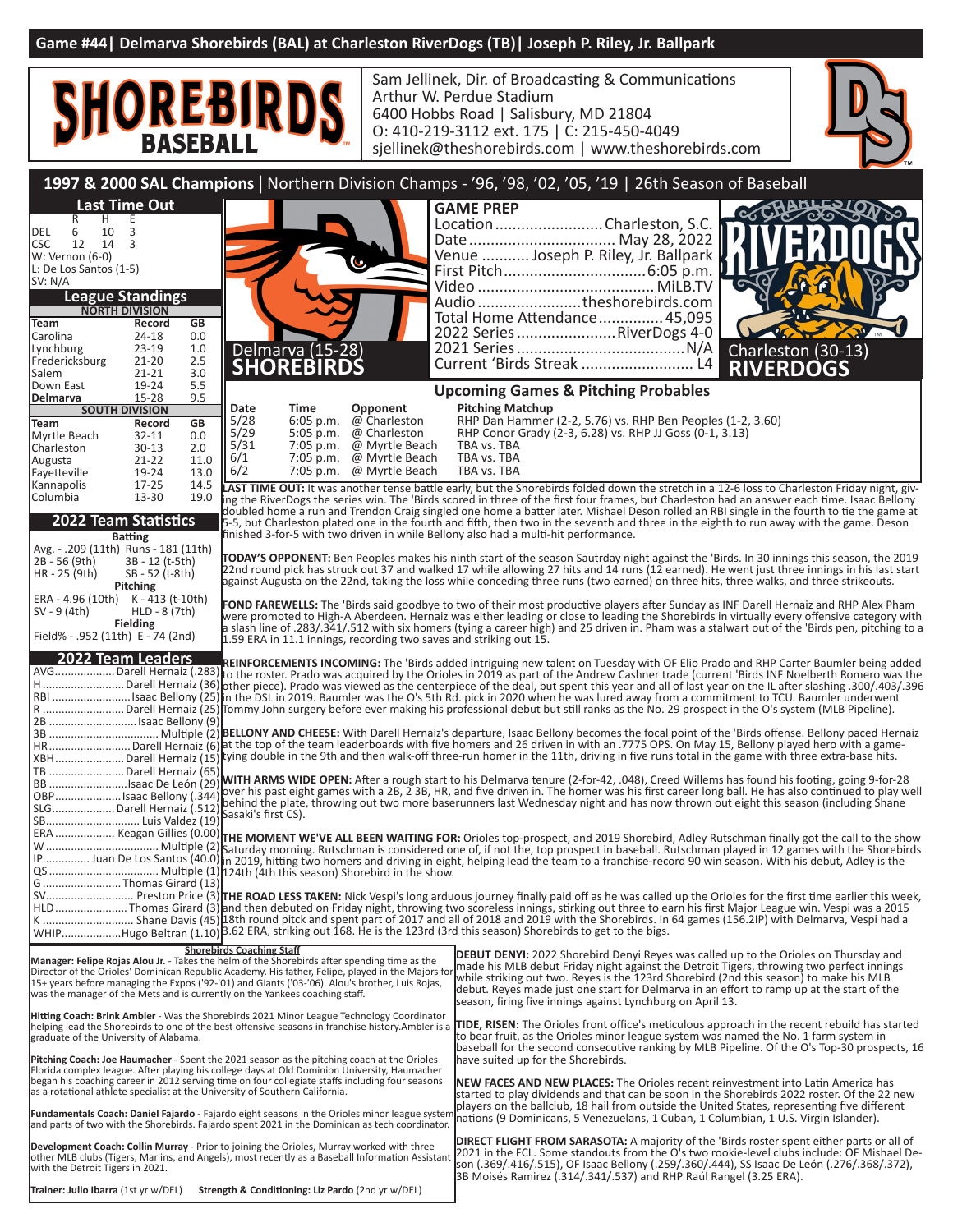# **TODAY'S SHOREBIRDS TANDEM | RHP #21 DAN HAMMER (2-2, 5.76)**



Height: 6-2 Weight: 210 Age: 24 (9/10/97) Hometown: Philadelphia, PA College: Pittsburgh Acquired: 13th Rd, 2019

### **2022 GAME-BY-GAME (8 G, 4 GS) \*Starts in Bold**

| <b>DATE</b> | OPP.       | <b>DEC</b> | ΙP  | н                       | R              | ER             | <b>HR</b> | BB             | К            | PIT | Left                |
|-------------|------------|------------|-----|-------------------------|----------------|----------------|-----------|----------------|--------------|-----|---------------------|
| 4/12        | @LYN       | W          | 3.2 | -1                      | 1              | 0              | 0         | 4              | 5            | 66  | Leading 6-3         |
| 4/17        | @LYN       | ΝD         | 3.0 | 0                       | 0              | 0              | 0         | 3              | 3            | 55  | Tied 0-0            |
| 4/23        | <b>MB</b>  | $-$        | 3.0 | $\overline{\mathbf{3}}$ | 3              | 3              | 0         | 4              | 4            | 72  | Trailing 5-1        |
| 4/29        | @AUG       | -L         | 1.1 | - 3                     | 4              | 4              | 1         | 3              | $\mathbf{2}$ | 45  | <b>Trailing 4-1</b> |
| 5/5         | @COL       | н          | 2.0 | $\Omega$                | 2              | $\overline{2}$ | 0         | 6              | 2            | 57  | Leading 9-6         |
| 5/11        | <b>SAL</b> | L          | 4.0 | 4                       | 4              | 4              | 2         | $\overline{2}$ | 5            | 84  | <b>Trailing 4-1</b> |
| 5/17        | <b>FBG</b> | W          | 4.0 | $\overline{2}$          | 1              | 1              | 1         | 0              | 5            | 63  | W. 5-3              |
| 5/22        | <b>FBG</b> | <b>ND</b>  | 4.0 | $\overline{2}$          | $\overline{2}$ | $\overline{2}$ | 1         | 4              | 3            | 78  | Leading 10-2        |
|             |            |            |     |                         |                |                |           |                |              |     |                     |

**TODAY'S STARTER:** Dan Hammer flies solo on Saturday night with his tandem-mate Ryan Long hitting the IL.

**LAST OUTING (5/22 vs. Fredericksburg):** Hammer's walk problems cropped up again, but he was able to mostly work around it, allowing two runs in four innings. He conceded a solo homer in the fourth to Leandro Emiliani and allowed a run in the first after walking the first two batters of the game.

**vs. CHARLESTON:** Hammer will be seeing the RiverDogs for the first time.

**SEASON HIGHLIGHTS:** First Delmarva win, 4/15@LYN...5.2 innings of no earned run ball to start season...4 innings, 1R, 0BB, 5K, W, 5/17vs- FBG

#### **REPETOIRE:** 4SFB, SL, CH

**HAMMER TIME:** Drafted out of Pitt in 2019, Hammer started his pro career with a bang. With short-season Aberdeen, Hammer went 1-2 with a 1.29 ERA in 35 IP allowing just 18 hits while striking out 41 and walking just 13.

**FIXER UPPER:** Hammer began the 2021 season dealing with arm issues that had him on the IL until the end of June when he began a rehab assignment in the FCL and ultimately spent the rest of the season there.

**CAPED CRUSADER:** Hammer's draft stock went soaring when he domi- nated the presitigous Cape Cod league during summer 2018. Hammer ended up starting the All-Star Game, finishing the season with a 2-0 record across 25 innings with a 2.16 ERA, striking out 20 and walking five.

| 2022 HIGHS<br><b>Service Service</b>                    | <b>CAREER HIGHS</b> |
|---------------------------------------------------------|---------------------|
| Low Runs  0 (4/17@LYN)   Low Runs 0 (8/19/19vsVER, 4IP) |                     |
| High Runs  4 (2x)   High Runs  6 (7/15/21vsRSX)         |                     |
|                                                         |                     |
| High Hits 4 (5/11vsSAL)   High Hits 5 (7/5/21vsRAY)     |                     |
|                                                         |                     |
| [Walks 6 (5/5@COL)   Walks 6 (5/5@COL)                  |                     |
|                                                         |                     |

|  | <b>LOCATION &amp; TIME</b> |  | <b>LEFT/RIGHT SPLITS</b>          |  |
|--|----------------------------|--|-----------------------------------|--|
|  |                            |  | W L ERA GS IP ER I AVG H HR BB SO |  |
|  | Home 1 1 6.00 2 15.0 10    |  | vs. Left: .179 10 2 14 17         |  |
|  | Road 1 1 5.40 2 10.0 6     |  | vs. Right: .156 5 3 12 12         |  |
|  | Day 1 0 2.45 2 11.0 3      |  | TOTALS: .170 15 5 22 29           |  |
|  | Night 1 2 8.36 2 14.0 13   |  |                                   |  |

| <b>INNING-BY-INNING</b> |       |     |   |   |    |    |           |    |      |  |  |  |  |
|-------------------------|-------|-----|---|---|----|----|-----------|----|------|--|--|--|--|
| Inning                  | ERA   | IP  | Н | R | ER | ΗR | <b>BB</b> | SO | AVG  |  |  |  |  |
| 1                       | 11.25 | 4.0 | 4 | 5 | 5  | 2  | 6         | 4  | .308 |  |  |  |  |
| 2                       | 10.80 | 3.1 | 3 | 4 | 4  | 1  | 3         | 4  | .333 |  |  |  |  |
| 3                       | 0.00  | 4.0 | 1 | 0 | 0  | 0  | 4         | 4  | .100 |  |  |  |  |
| 4                       | 2.25  | 4.0 | 1 | 1 | 1  | 1  | 2         | 4  | .077 |  |  |  |  |
| 5                       | 3.00  | 3.0 | 0 | 1 | 1  | 0  | 5         | 5  | .000 |  |  |  |  |
| 6                       | 13.50 | 2.2 | 4 | 5 | 4  | 0  | 5         | 5  | .308 |  |  |  |  |
|                         | 0.00  | 2.0 | 0 | 0 | 0  | 0  | 1         | 1  | .000 |  |  |  |  |
| 8                       | 9.00  | 1.0 | 1 | 1 | 1  | 1  | 0         | 1  | .250 |  |  |  |  |
| $9+$                    | 0.00  | 1.0 | 1 | 0 | 0  | 0  | 0         | 1  | .250 |  |  |  |  |

| MONTH-BY-MONTH                          |  |  |  |  |  |  |  |  |  |  |  |  |
|-----------------------------------------|--|--|--|--|--|--|--|--|--|--|--|--|
| Month Record ERA IP H R ER HR BB SO AVG |  |  |  |  |  |  |  |  |  |  |  |  |
| April 1-1 5.73 11.0 7 8 7 1 14 14 179   |  |  |  |  |  |  |  |  |  |  |  |  |
| May 1-1 5.79 14.0 8 9 9 4 12 15 .163    |  |  |  |  |  |  |  |  |  |  |  |  |

|               | <b>CAREER STATISTICS</b> |  |                           |  |  |  |  |             |       |  |  |  |  |
|---------------|--------------------------|--|---------------------------|--|--|--|--|-------------|-------|--|--|--|--|
|               | Season Team W-L          |  | ERA IPHR                  |  |  |  |  | ER HR BB SO |       |  |  |  |  |
| 2019 ABD      |                          |  | 1-2 1.29 35.0 18 6 5 1    |  |  |  |  |             | 13 41 |  |  |  |  |
| 2021          | FCL O's                  |  | 1-3 12.36 19.2 18 32 27 0 |  |  |  |  |             | 36 23 |  |  |  |  |
| 2022 DEL      |                          |  | 2-2 5.76 25.0 15 17 16 5  |  |  |  |  |             | 26 29 |  |  |  |  |
| <b>TOTALS</b> |                          |  | 4-7 5.42 79.2 51 55 48 6  |  |  |  |  |             | 75 93 |  |  |  |  |

**TOMORROW'S STARTER:** The rotation cricles back to Conor Grady on Sunday after he took the loss in the series opener against Charleston on Tuesday.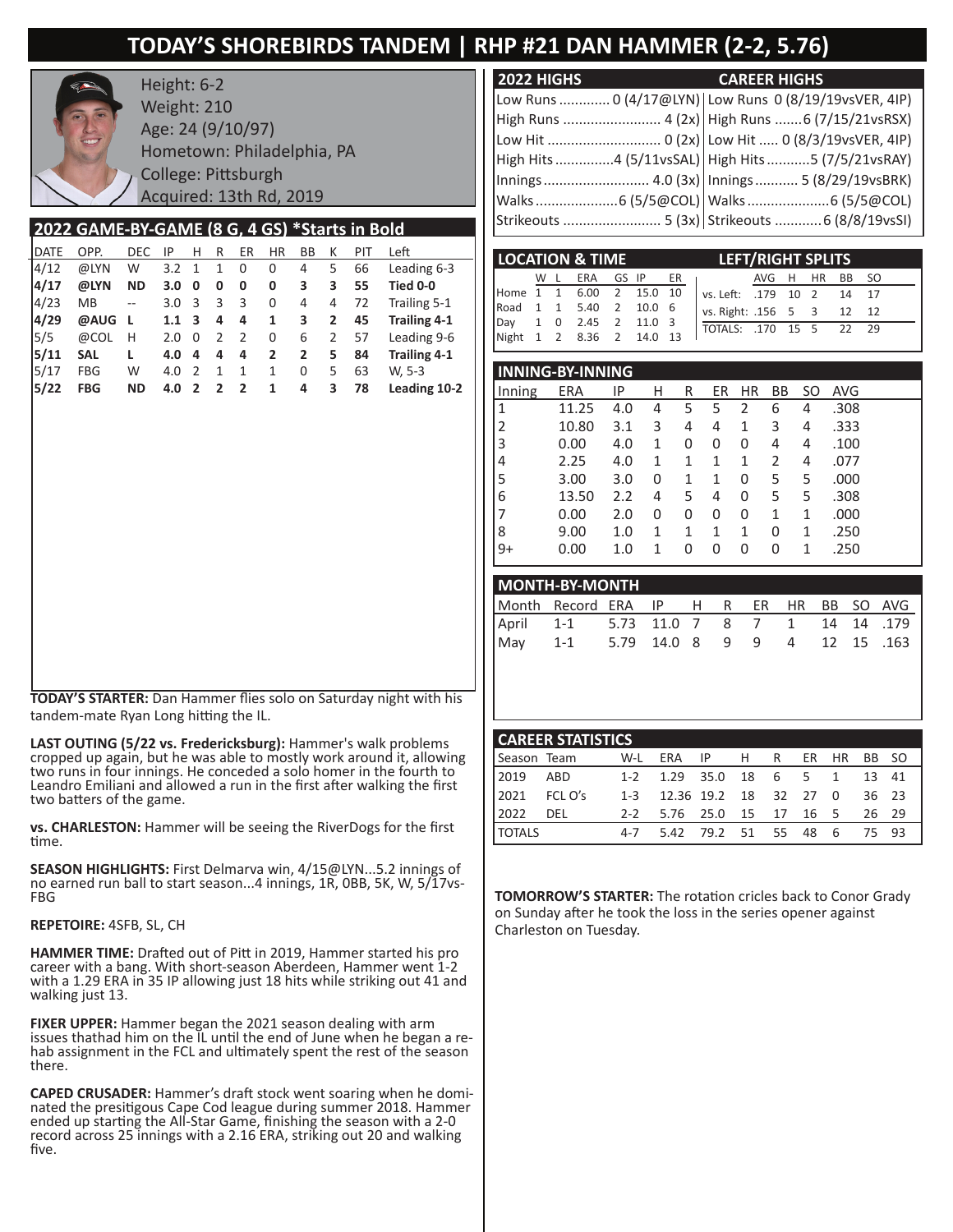| <b>STARTS BY POSITION</b> |    |                |    |    |                |              |                |           |                |  |  |  |
|---------------------------|----|----------------|----|----|----------------|--------------|----------------|-----------|----------------|--|--|--|
| Player                    | c  | 1 <sub>B</sub> | 2B | 3B | SS             | LF           | СF             | <b>RF</b> | <b>DH</b>      |  |  |  |
| Bellony                   |    |                |    |    |                | 6            | $\overline{2}$ | 24        | 4              |  |  |  |
| Craig                     |    |                |    |    |                | 8            | 1              | 4         | $\mathbf{1}$   |  |  |  |
| De León                   |    |                |    | 14 | 20             |              |                |           | $\mathbf{1}$   |  |  |  |
| Deson                     |    |                |    |    |                | 3            | 24             |           | 4              |  |  |  |
| Hernández                 | 15 |                |    |    |                |              |                |           | $\overline{2}$ |  |  |  |
| Higgins                   |    | 10             |    |    |                | 22           |                |           | 4              |  |  |  |
| Mantecón                  | 12 |                |    |    |                |              |                |           |                |  |  |  |
| Placencia                 |    |                |    |    | $\overline{2}$ |              |                |           | 1              |  |  |  |
| Prado                     |    |                |    |    |                | $\mathbf{1}$ | $\overline{2}$ |           |                |  |  |  |
| Ramirez                   |    | 7              |    | 13 |                |              |                |           | 5              |  |  |  |
| Romero                    |    |                | 13 | 13 |                |              |                |           | 3              |  |  |  |
| Valdez                    |    |                | 15 |    | $\mathbf{1}$   | 3            | 14             |           |                |  |  |  |
| Willems                   | 16 |                |    |    |                |              |                |           | 3              |  |  |  |

| <b>RECORD BY POSITION</b> |          |         |         |          |           |          |           |           |           |  |  |
|---------------------------|----------|---------|---------|----------|-----------|----------|-----------|-----------|-----------|--|--|
| Player                    | c        | 1B      | 2B      | 3B       | <b>SS</b> | LF       | <b>CF</b> | <b>RF</b> | <b>DH</b> |  |  |
| Bellony                   |          |         |         |          |           | $1-5$    | $1 - 1$   | $12 - 12$ | $0 - 4$   |  |  |
| Craig                     |          |         |         |          |           | $3 - 5$  | $1-0$     | $1 - 3$   | $0 - 1$   |  |  |
| De León                   |          |         |         | $4 - 10$ | $7 - 13$  |          |           |           | $0 - 1$   |  |  |
| Deson                     |          |         |         |          |           | $1 - 2$  | $7 - 18$  |           | $1 - 3$   |  |  |
| Hernández                 | $3 - 12$ |         |         |          |           |          |           |           | $1 - 1$   |  |  |
| <b>Higgins</b>            |          | $2 - 8$ |         |          |           | $9 - 13$ |           |           | $1 - 3$   |  |  |
| Mantecón                  | $4 - 8$  |         |         |          |           |          |           |           |           |  |  |
| Placencia                 |          |         |         |          | $0 - 2$   |          |           |           | $0 - 1$   |  |  |
| Prado                     |          |         |         |          |           | $0 - 1$  | $0 - 2$   |           |           |  |  |
| Ramirez                   |          | $3 - 4$ |         | $4 - 9$  |           |          |           |           | $4 - 1$   |  |  |
| Romero                    |          |         | $4 - 9$ | $5 - 8$  |           |          |           |           | $1 - 2$   |  |  |
| Valdez                    |          |         | $7-8$   |          | $0 - 1$   | $1 - 2$  | $6 - 8$   |           |           |  |  |
| Willems                   | $8 - 8$  |         |         |          |           |          |           |           | $1 - 2$   |  |  |

|                | <b>RECORD BY BATTING ORDER</b> |                |                         |           |         |          |         |         |         | <b>ERRORLESS STREAKS</b> |                 |                   |                |  |  |
|----------------|--------------------------------|----------------|-------------------------|-----------|---------|----------|---------|---------|---------|--------------------------|-----------------|-------------------|----------------|--|--|
| Player         | 1                              | $\overline{2}$ | $\overline{\mathbf{3}}$ | 4         | 5       | 6        | 7       | 8       | 9       | Player                   | Active          | <b>Last Error</b> | Longest        |  |  |
| Bellony        | $0 - 1$                        |                |                         | $11 - 16$ | $2 - 5$ |          | $1-0$   |         |         | Bellony                  | 7 (CF, RF)      | E9, 5/17vsFBG     | 13 (4/8-4/30)  |  |  |
| Craig          |                                | $1 - 0$        | $0 - 2$                 | $0 - 2$   | $1 - 2$ | $3 - 2$  | $0 - 1$ |         |         | Craig                    | 13 (CF, LF, RF) |                   |                |  |  |
| De León        |                                | $0 - 2$        | $1-0$                   |           | $5 - 3$ | $4 - 11$ | $1 - 3$ | $0 - 2$ | $0 - 3$ | De León                  |                 | E6, 5/27vsCSC     | $7(5/3-5/11)$  |  |  |
| Deson          | $0 - 2$                        | $4 - 9$        | $0 - 2$                 |           | $2 - 6$ | $1 - 3$  |         | $1-0$   | $1-0$   | Deson                    | 29 (CF, LF)     |                   |                |  |  |
| Hernández      |                                |                |                         |           |         |          |         | $1 - 6$ | $3 - 7$ | Hernández                | 6 (C, 1B)       | E2, $5/6@COL$     | $8(4/11-4/28)$ |  |  |
| <b>Higgins</b> |                                | $5-9$          | $0 - 1$                 |           |         | $1 - 6$  | $6-8$   |         |         | Higgins                  | 14 (1B, LF)     | E7, $5/6@COL$     | $18(4/8-5/5)$  |  |  |
| Mantecón       |                                |                |                         |           |         |          |         |         | $4 - 8$ | Mantecón                 | 12 (C, 2B)      |                   |                |  |  |
| Placencia      |                                |                |                         |           |         |          |         | $0 - 1$ | $0 - 2$ | Placencia                |                 | E6, 5/26@CSC      | 1(5/25)        |  |  |
| Prado          | $0 - 1$                        | $0 - 2$        |                         |           |         |          |         |         |         | Prado                    | 3 (CF, LF)      |                   |                |  |  |
| Ramirez        |                                |                |                         |           |         |          | $2 - 5$ | $5 - 7$ | $4 - 2$ | Ramirez                  | 2(1B, 3B)       | E3, 5/20vsFBG     | $5(4/8-4/14)$  |  |  |
| Romero         | $0 - 2$                        | $5 - 3$        | $0 - 4$                 |           | $3 - 4$ |          |         | $1 - 1$ | $1 - 5$ | Romero                   | 5(2B, 3B)       | E4, 5/21vsFBG     | $6(4/10-4/28)$ |  |  |
| Valdez         | $13 - 18$                      |                |                         |           |         |          |         | $0 - 2$ |         | Valdez                   |                 | E4, 5/27@CSC      | 21 (4/25-5/25  |  |  |
| Willems        |                                |                |                         |           |         | $5 - 4$  | $0 - 1$ | $2 - 5$ | $2 - 0$ | Willems                  |                 | E3, 5/27@CSC      | $6(5/14-5/24)$ |  |  |

| <b>INNING BREAKDOWN</b> |    |  |                 |                |    |    |  |   |    |       |              |
|-------------------------|----|--|-----------------|----------------|----|----|--|---|----|-------|--------------|
|                         |    |  |                 | Δ              |    | 6  |  | 8 | 9  | $10+$ | <b>TOTAL</b> |
| <b>SHOREBIRDS:</b>      | 34 |  | 30 <sub>1</sub> | $\overline{ }$ |    |    |  |   |    |       | 181          |
| <b>OPPONENTS:</b>       | 30 |  | $\overline{ }$  | 27             | 21 | 43 |  |   | 12 |       | 251          |

| CATCHER'S BOX |                       |            |       |  |  |  |  |  |  |  |  |  |
|---------------|-----------------------|------------|-------|--|--|--|--|--|--|--|--|--|
| Player        | <b>CS</b>             | <b>SBA</b> | CS%   |  |  |  |  |  |  |  |  |  |
| Hernández     | 5                     | 20         | 20.0% |  |  |  |  |  |  |  |  |  |
| Mantecón      | $\mathcal{D}_{\cdot}$ | 17         | 10.5% |  |  |  |  |  |  |  |  |  |
| Willems       | 8                     | 20         | 28.5% |  |  |  |  |  |  |  |  |  |
| <b>TOTAL</b>  | 15                    | 57         | 20.8% |  |  |  |  |  |  |  |  |  |

#### **PLAYERS USED (42)**

Pitchers (24): Davis, Girard, Federman, LaRoche, Price, Grady, Lopez, Monroy, Lleras, Carter, Lloyd, De Los Santos, Mendez, Rangel, Long, Hammer, Reyes, Chace, Beltran, Lyons, Pham, Gillies, Vargas, Baumler **Catchers (3)**: Hernandez, Mantecon, Willems

**Infielders (9)**: Ramirez, Valdez, Hernaiz, De Leon, Romero, Cruz, Cullen, Long Jr., Placencia

**Outfielders (6)**: Higgins, Deson, Bellony, Tavarez, Craig, Prado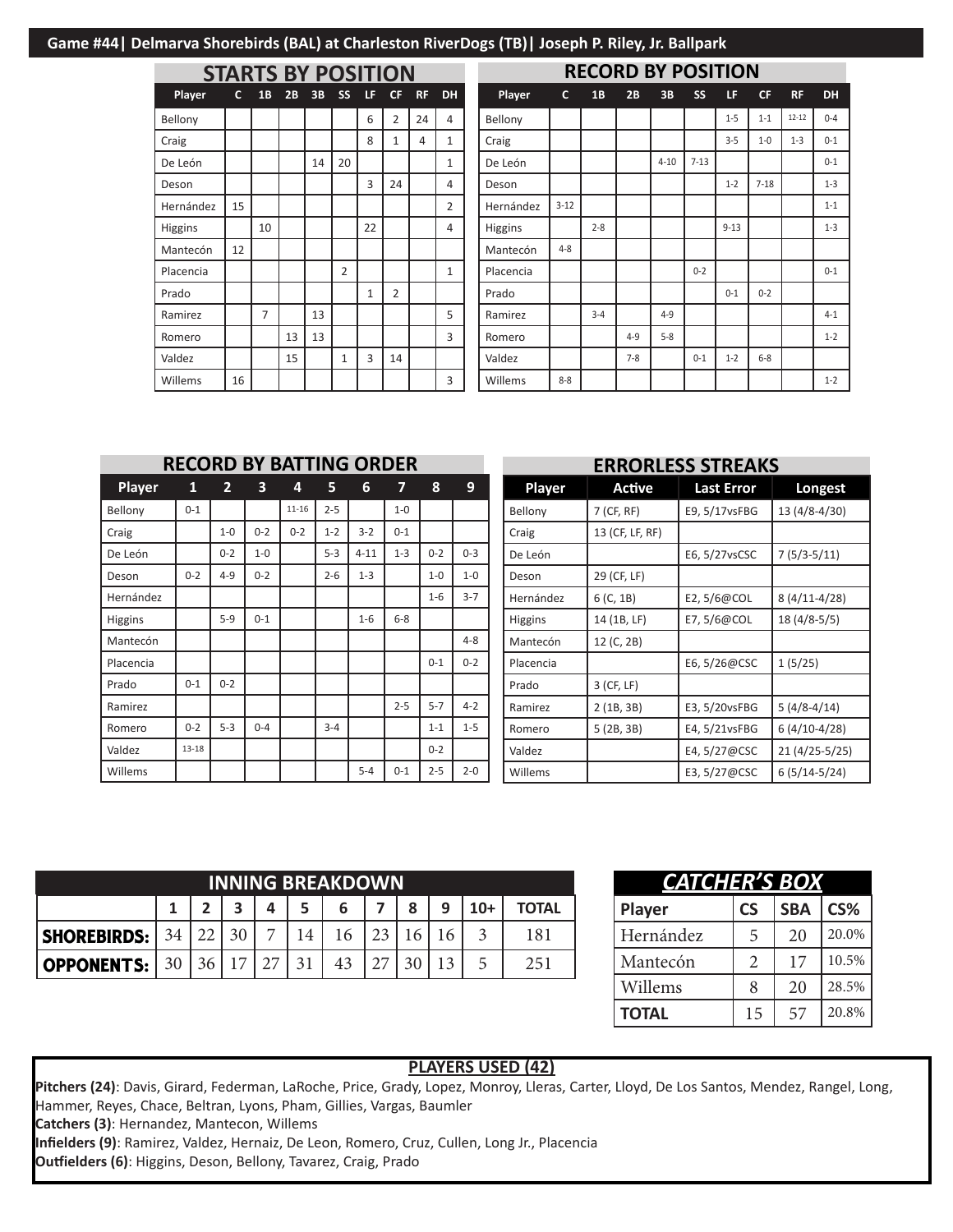# **DELMARVA SHOREBIRDS HITTERS NOTES**

| <b>Isaac Bellony</b><br>.246/.344/.431<br>L/R<br>$6-2/220$<br><b>OF</b><br>#38<br>SERIES (CSC): 4-16, 2B, RBI, 4R, BB  STAND/TRIP: 4-16, 2B, RBI, 4R, BB<br>STREAK: 1 (2-4)   LONG: 5 (4/27-5/1)                                                                                                                    | $6-1/195$<br>.149/.333/.213<br><b>Trendon Craig</b><br>#19<br>R/R<br>OF.<br>SERIES (CSC): 2-15, 3RBI, R, 2BB   STAND/TRIP: 2-15, 3RBI, R, 2BB<br>STREAK: 1 (1-4)   LONG: 2 (5/17-5/19)                                                                                                                                                                                                  |
|---------------------------------------------------------------------------------------------------------------------------------------------------------------------------------------------------------------------------------------------------------------------------------------------------------------------|-----------------------------------------------------------------------------------------------------------------------------------------------------------------------------------------------------------------------------------------------------------------------------------------------------------------------------------------------------------------------------------------|
| CURRENT NOTES: Has scrapped switch-hitting for the time being. Naturally a right-hander, but<br>left-handed swing has produced better reuslts.                                                                                                                                                                      | <b>CURRENT NOTES:</b>                                                                                                                                                                                                                                                                                                                                                                   |
| 2022 SEASON: Series vs. LYN, 4/12-4/17: 8-20, 2 2B, 2HR, 5RBI, 3RSeries @ AUG, 4/26-5/1: 6-17,                                                                                                                                                                                                                      | 2022 SEASON: Added to Delmarva roster, 5/10                                                                                                                                                                                                                                                                                                                                             |
| 2 2B, HR, 3RBI, 3R, 4BB, SB3-for-5, 2 2B, HR, 5RBI, game-tying RBI 2B in 9th, walk-off 3R-HR in<br>11th, 5/11vsSAL2nd straight game w/HR, 5/18vsFBG                                                                                                                                                                 | CAREER NOTES: 2021 w/FCL O's: 24G, .294/.385/.412, .796 OPS, 5 2B, 1 HR, 8RBI, 12R, 8BB, 17K,<br>7-10 SBDrafted in 20th Rd. in 2021 by Orioles out of Louisburg College (same JuCo as Cedric Mul-<br>lins)Named NJCAA Region X Player of the Year: 41G, .420 AVG, 14 HRs, 55 RBIs, 28SB                                                                                                 |
| CAREER NOTES: 2021 w/FCL O's: 39 G, .259/.360/.444, .804 OPS, 8 2B, 4 HR, 11RBI, 21R, 2-7 SB<br>Spent 2019 with DSL O'sSigned by Orioles out of St. Thomas (USVI) in 2018 for \$220,000                                                                                                                             |                                                                                                                                                                                                                                                                                                                                                                                         |
| $6-3/209$<br><b>INF</b><br>.178/.338/.280<br>Isaac De León<br>#17<br>R/R<br>SERIES (CSC): 4-14, 2B, 2RBI, 3R, 2BB   STAND/TRIP: 4-14, 2B, 2RBI, 3R, 2BB<br>STREAK: 0 (0-4, 1G)   LONG: 3 (5/4-5/6)                                                                                                                  | $6-4/211$<br>.240/.317/.272<br><b>Mishael Deson</b><br>#26<br>R/R<br><b>OF</b><br>SERIES (CSC): 3-12, 2RBI, R, BB, SB  STAND/TRIP: 3-12, 2RBI, R, BB, SB<br>STREAK: 1 (3-5)   LONG: 5 (4/14-4/19)                                                                                                                                                                                       |
| <b>CURRENT NOTES:</b>                                                                                                                                                                                                                                                                                               | CURRENT NOTES: No. 34 Orioles Prospect (BA)                                                                                                                                                                                                                                                                                                                                             |
| 2022 SEASON:                                                                                                                                                                                                                                                                                                        | 2022 SEASON:                                                                                                                                                                                                                                                                                                                                                                            |
| CAREER NOTES: 2021 w/FCL O's: 45G, .276/.368/.372, .740 OPS, 9 2B, 1 3B, 1 HR, 23RBI, 27R,<br>5-6 SBAcquired from Miami as the PTBNL on Sept. 18, 2020 to complete the Richard Bleier<br>trade from August 1, 2021 Originally signed by Miami in 2018 out of Santo Domingo, D.R. for<br>\$275,000                   | CAREER NOTES: 2021: 6G w/DEL (4-for-23), 32G w/FCL O's (.369/.416/.515, 2 2B, 2 3B, 3 HR, 16<br>RBI, 11-13 SB) FCL Player of the Month (August): .426/.446/.656, 2B, 2 3B, 3 HR, 11 RBI, 12 R 8-10<br>SB Acquired from Colorado as part of return for Mychal Givens in Sept. 2020Spent 2019 with<br>Rockies DSL AffiliateSigned out of La Romana, D.R. by Rockies in 2018 for \$300,000 |
| $6-1/225$<br>$\mathsf{C}$<br>.130/.143/.217<br><b>Brayan Hernández</b><br>L/R<br>#32<br>SERIES (CSC): 1-12, RBI   STAND/TRIP: 1-12, RBI<br>STREAK: 0 (0-4, 1G)   LONG: 2 (4/30-5/6)                                                                                                                                 | .186/.300/.310<br><b>Ryan Higgins</b><br>#20<br>$6-1/200$<br><b>INF</b><br>R/R<br>SERIES (CSC): 3-8, 2B, RBI, R, 2BB   STAND/TRIP: 3-8, 2B, RBI, R, 2BB<br>STREAK: 3 (5-13)   LONG: 3 (4/16-4/19)                                                                                                                                                                                       |
| <b>CURRENT NOTES:</b>                                                                                                                                                                                                                                                                                               | <b>CURRENT NOTES:</b>                                                                                                                                                                                                                                                                                                                                                                   |
| 2022 SEASON:                                                                                                                                                                                                                                                                                                        | 2022 SEASON: First career HR, 5/7@COL                                                                                                                                                                                                                                                                                                                                                   |
| CAREER NOTES: 2021 w/FCL O's: 32G, .226/.301/.376, .677 OPS, 5 2B, 3HR, 17RBI, 16R, 1-2 SB<br>Signed as an INTL FA by the Orioles out of La Vega, D.R. in 2020                                                                                                                                                      | CAREER NOTES: 2021 w/FCL O's: 4G, 2-for-8, 2B, 2RBIMissed rest of 2021 with shoulder injury<br>Drafted by the Orioles in 9th Rd. of 2021 Draft (Fresno St.)Signed for \$159,7002021 w/Fresno<br>St.: 45G, .352/.453/.667, 13 2B, 3 3B, 11 HR, 41 RBI, 45RLittle League teammates with SF Giants<br>prospect Hunter Bishop                                                               |
|                                                                                                                                                                                                                                                                                                                     |                                                                                                                                                                                                                                                                                                                                                                                         |
|                                                                                                                                                                                                                                                                                                                     |                                                                                                                                                                                                                                                                                                                                                                                         |
| .273/.333/.273<br>$6-1/170$<br><b>INF</b><br>Erinson Placencia<br>#15<br>R/R<br>SERIES (CSC): 3-11, 2R, BB   STAND/TRIP: 3-11, 2R, BB<br>STREAK: 1 (1-4)   LONG: 1 (5/25)                                                                                                                                           | <b>Elio Prado</b><br>$6-0/160$<br><b>OF</b><br>.400/.538/.400<br>#2<br>R/R<br>SERIES (CSC): 4-10, R, 2BB   STAND/TRIP: 4-10, R, 2BB<br>STREAK: 3 (4-10)   LONG:                                                                                                                                                                                                                         |
| <b>CURRENT NOTES:</b>                                                                                                                                                                                                                                                                                               | <b>CURRENT NOTES:</b>                                                                                                                                                                                                                                                                                                                                                                   |
| 2022 SEASON: Transferred from Aberdeen to Delmarva, 5/245G W/High-A Aberdeen: 0-10, R,                                                                                                                                                                                                                              | 2022 SEASON: Activated off Delmarva IL, 5/24                                                                                                                                                                                                                                                                                                                                            |
| 3BB, SB<br>CAREER NOTES: 2021 w/FCL O's: 33G, .217/.318/.250, .568 OPS, 3 2B, 0HR, 12R, 12RBI, 14BB, 42K,<br>1-2 SBHit .345 w/DSL O's in 2019 in 26 gamesSigned as an INTL FA in 2019 out of San Jose de<br>Ocoa, D.R                                                                                               | CAREER NOTES: On IL for all of 20212019 w/DSL O's+Red Sox: 60G, .300/.403/.396, 12 2B, 3HR,<br>38 RBI, 12-22 SB Acquired from Boston as part of the Andrew Cashner trade on July 13, 2019<br>Signed by Red Sox as INTL FA out of Caracas, Venezula in 2018                                                                                                                              |
| .148/.224/.193<br>$6-4/235$<br><b>INF</b><br>#43<br>R/R                                                                                                                                                                                                                                                             | .248/.297/.413<br><b>Noelberth Romero</b><br>#27<br>R/R<br>$6 - 0 / 183$<br><b>INF</b>                                                                                                                                                                                                                                                                                                  |
| <b>Moisés Ramirez</b><br>SERIES (CSC): 1-12, RBI   STAND/TRIP: 1-12, RBI<br>STREAK: 0 (0-8, 2G)   LONG: 2 (2x)                                                                                                                                                                                                      | SERIES (CSC): 4-11, 2B, 3RBI, 3R, BB   STAND/TRIP: 4-11, 2B, 3RBI, 3R, BB<br>STREAK: 6 (8-24) LONG: 5 (4/30-5/6)                                                                                                                                                                                                                                                                        |
| <b>CURRENT NOTES:</b>                                                                                                                                                                                                                                                                                               | <b>CURRENT NOTES:</b>                                                                                                                                                                                                                                                                                                                                                                   |
| 2022 SEASON: IL stint from 5/10-5/18                                                                                                                                                                                                                                                                                | 2022 SEASON: Homered in first PA of season, 4/9vsFBG4/12-4/17 vs. LYN: 4-8, 2B, 3R, BB, SB                                                                                                                                                                                                                                                                                              |
| CAREER NOTES: 2021 w/FCL O's: 34G, .314/.341/.537, .879 OPS, 8 2B, 2 3B, 5HR, 28RBI, 14R, 7-10<br>SB led O's FCL players in RBIs, and among those getting 50 or more plate appearances, was fifth<br>in OPS and wRC+ at 126Spent 2019 with DSL OriolesSigned as INTL FA in 2018 out of San Pedro<br>de Macoris, D.R | CAREER NOTES: 2021 w/FCL O's: 40G, .229/.311/.359, .670 OPS, 8 2B, 3HR, 15RBI, 3-5 SBAc-<br>quired from Boston as part of the Andrew Cashner trade on July 13, 2019Spent 2019 w/DSL Red<br>SoxSigned by Boston as INTL FA out of Caracas, Venezuela in 2018Signed for \$275,000                                                                                                         |
|                                                                                                                                                                                                                                                                                                                     |                                                                                                                                                                                                                                                                                                                                                                                         |
| Luis Valdez<br>.223/.308/.309<br>#4<br>S/R<br>$5-11/165$<br><b>OF</b><br>SERIES (CSC): 2-11, 3R, 4BB, 3SB   STAND/TRIP: 2-11, 3R, 4BB, 3SB<br>STREAK: 1 (1-3)   LONG: 4 (3x)                                                                                                                                        | <b>Creed Willems</b><br>L/R<br>$6-0/225$<br>.159/.216/.275<br>#45<br>C.<br>SERIES (CSC): 1-2   STAND/TRIP: 1-2<br>STREAK: 1 (1-2)   LONG: 6 (5/14-5/21)                                                                                                                                                                                                                                 |
| <b>CURRENT NOTES:</b>                                                                                                                                                                                                                                                                                               | <b>CURRENT NOTES:</b>                                                                                                                                                                                                                                                                                                                                                                   |
| 2022 SEASON: Three hits, three SB, 4/28@AUG5/3-5/8@COL: 7-21, HR, 2RBI, 6R, 3BB,<br>6SB4/26-5/8 Road Trip: 12-37, HR, 3RBI, 9R, 4BB, 11SB<br>CAREER NOTES: 2021 w/DSL O's: .333/.420/.440, 4 2B, 1 3B, 1 HR, 12 RBI, 21-24 SBSigned as an<br> INTL FA by Orioles in 2019                                            | 2022 SEASON: Added to Delmarva roster, 4/28Two CS in first start behind plate, 4/28@AUG2-<br>for-4, 3B, 1st career HR, 3RBI, 5/11vsSAL                                                                                                                                                                                                                                                  |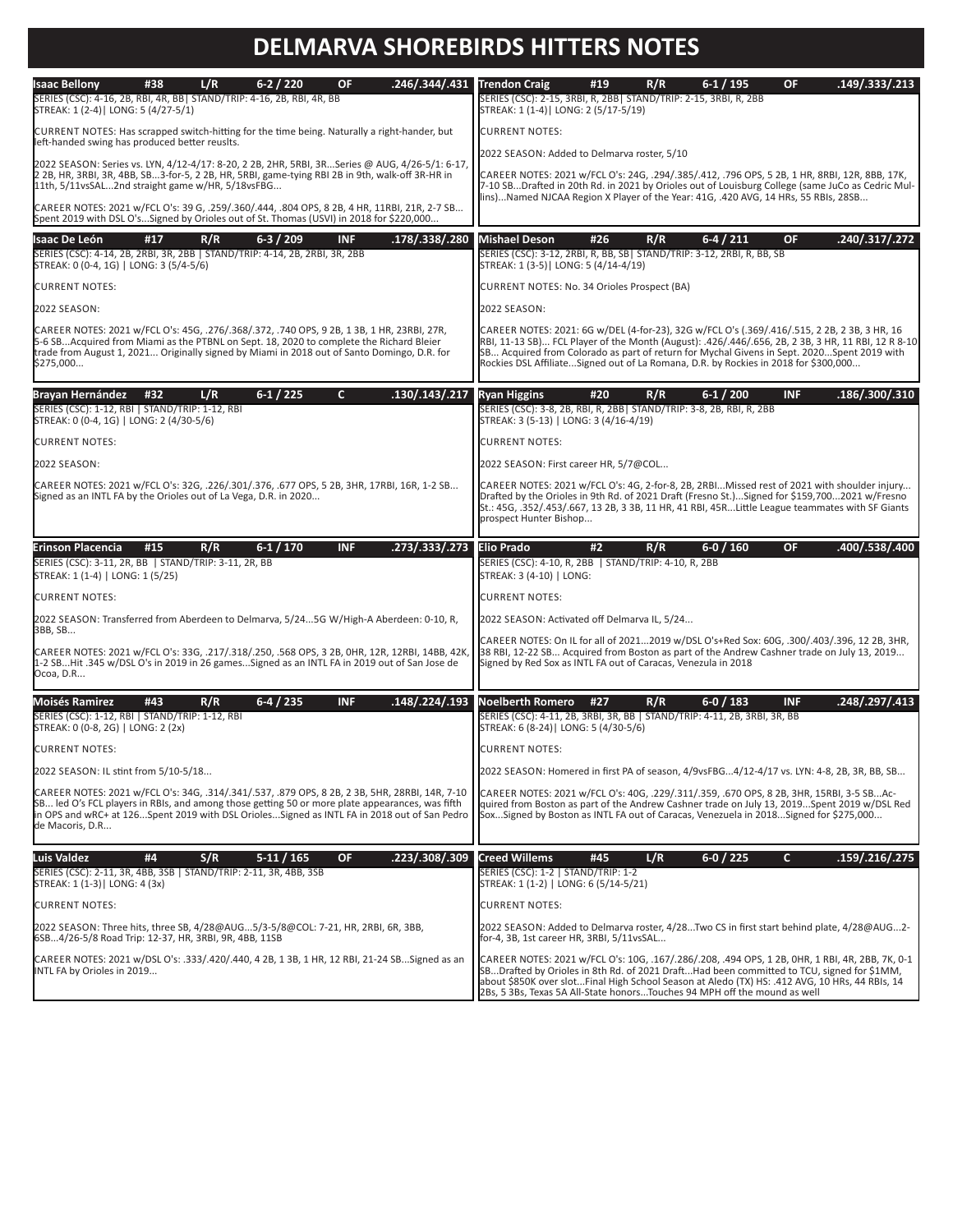|              |                |                  |    |    |                |               |                |                |   |      |                        | <b>HITTING BREAKDOWN</b> |                |              |   |      |                        |              |            |                |                |              |
|--------------|----------------|------------------|----|----|----------------|---------------|----------------|----------------|---|------|------------------------|--------------------------|----------------|--------------|---|------|------------------------|--------------|------------|----------------|----------------|--------------|
|              |                | <b>Home Runs</b> |    |    |                |               |                |                |   |      | <b>Multi-Hit Games</b> |                          |                |              |   |      | <b>Multi-RBI Games</b> |              |            |                | <b>RBIS</b>    |              |
| Player       | 1R             | 2R               | 3R | GS | T              | Last HR       | $\overline{2}$ | 3              | 4 | $5+$ |                        | Last                     | $\overline{2}$ | 3            | 4 | $5+$ | т                      | Last         | <b>Tie</b> | Lead           | GW             | 2-out        |
| Bellony      | 1              | 3                | 1  |    | 5              | 2R, 5/17vsFBG | 4              | 4              |   |      | 8                      | 2,5/27@CSC               | 6              | $\mathbf{1}$ |   | 1    | 8                      | 3,5/22vsFBG  | 3          | 6              | 3              | 9            |
| Craig        |                |                  |    |    |                |               | 1              |                |   |      | 1                      | 2,5/21vsFBG              | $\overline{2}$ |              |   |      | $\overline{2}$         | 2, 5/25vsCSC |            |                |                | 1            |
| De León      | $\overline{2}$ |                  |    |    | $\overline{2}$ | 1R, 5/17vsFBG | 5              |                |   |      | 5                      | 2,5/26@CSC               | 3              |              |   |      | 3                      | 3,5/24@CSC   | 4          | 1              |                | 3            |
| Deson        |                |                  |    |    |                |               | 7              | $\overline{2}$ |   |      | 9                      | 3,5/27@CSC               | $\overline{2}$ |              |   |      | $\overline{2}$         | 2,5/27@CSC   | 2          | $\overline{2}$ | 1              | 3            |
| Hernández    | $\mathbf{1}$   |                  |    |    | $\mathbf{1}$   | 1R, 4/15@LYN  | $\mathbf{1}$   |                |   |      | 1                      | 2,5/6@COL                |                |              |   |      |                        |              |            |                |                | $\mathbf{1}$ |
| Higgins      | $\mathbf{1}$   | 1                |    |    | 2              | 2R, 5/22vsFBG | $\overline{4}$ |                |   |      | 4                      | 2,5/24@CSC               | 4              | $\mathbf{1}$ |   |      | 5                      | 2,5/22vsFBG  |            | 3              | $\overline{2}$ | 7            |
| Mantecón     |                |                  |    |    |                |               | 3              |                |   |      | 3                      | 2,5/21vsFBG              |                |              |   |      |                        |              |            |                |                | 1            |
| Placencia    |                |                  |    |    |                |               | $\mathbf{1}$   |                |   |      | 1                      | 2,5/25vsCSC              |                |              |   |      |                        |              |            |                |                |              |
| Prado        |                |                  |    |    |                |               | $\mathbf{1}$   |                |   |      | 1                      | 2,5/26@CSC               |                |              |   |      |                        |              |            |                |                |              |
| Ramirez      |                |                  |    |    |                |               | 3              |                |   |      | 3                      | 2,5/20vsFBG              |                | $\mathbf{1}$ |   |      | $\overline{2}$         | 3,5/20vsFBG  |            | 1              | 1              | 5            |
| Romero       | 2              | 1                |    |    | 3              | 1R, 5/8@COL   | 6              |                |   |      | 6                      | 2,5/24@CSC               | 1              | $\mathbf{1}$ |   |      | $\overline{2}$         | 3,5/24@CSC   | 1          | 3              | 1              | 5            |
| Valdez       | $\mathbf{1}$   | 1                |    |    | $\overline{2}$ | 1R, 5/22vsFBG | 3              | 3              |   |      | 6                      | 2,5/22vsFBG              | 2              |              |   |      |                        | 2, 5/4@COL   |            | $\overline{2}$ | 1              | 3            |
| Willems      |                | 1                |    |    | $\mathbf{1}$   | 2R, 5/15vsSAL | 2              |                |   |      | $\overline{2}$         | 2,5/18vsFBG              |                | 1            |   |      | 2                      | 2,5/18vsFBG  |            | 2              | 1              | 2            |
| <b>TOTAL</b> | 13             | 11               | 1  |    | 25             |               | 59             | 9              |   |      | 68                     |                          | 29             | 10           |   | 1    | 40                     |              | 14         | 28             | 14             | 57           |

|           | <b>ON-BASE STREAKS</b> |                |         | <b>RBI STREAKS</b> |
|-----------|------------------------|----------------|---------|--------------------|
| Player    | Active                 | Prev. Long     | Active  | Prev. Long         |
| Bellony   | 1(5/27)                | 5(3x)          | 1(5/27) | $3(4/16-4/19)$     |
| Craig     | $6(5/21-5/27)$         | 2(2x)          | 1(5/27) | 1(2x)              |
| De León   | $2(5/26-5/27)$         | 5(3x)          | 0(3G)   | $5(5/12-5/18)$     |
| Deson     | 1(5/27)                | $8(5/10-5/25)$ | 1(5/27) | 1(6x)              |
| Hernández | 0(1G)                  | 4 (4/30-5/19)  | 0(2G)   | 1(4x)              |
| Higgins   | $9(5/15-5/26)$         | 10 (4/12-4/23) | 0(1G)   | 1(10x)             |
| Mantecón  | 8 (4/19-5/26)          | $2(4/13-4/15)$ | 0(3G)   | 1(5/5)             |
| Placencia | $3(5/25-5/27)$         |                | 0(3G)   |                    |
| Prado     | $3(5/24-5/26)$         |                | 0(3G)   |                    |
| Ramirez   | 0(2G)                  | 3(3x)          | 0(2G)   | 1(4x)              |
| Romero    | $6(5/20-5/27)$         | 7 (4/28-5/6)   | 0(2G)   | 2(2x)              |
| Valdez    | $6(5/20-5/27)$         | 10 (4/24-5/7)  | 0(3G)   | $2(5/21-5/22)$     |
| Willems   | 1(5/27)                | $6(5/14-5/21)$ | 0(4G)   | 1(4x)              |

**TOUR OF BIRDLAND**



**BALTIMORE ORIOLES (MLB, AL East) Record:** 19-27, 5th in AL East (14.0 GB) **Yesterday:** W, 12-8 @ Boston **Today:** 12:10 p.m. @ Boston (DH)



**NORFOLK TIDES (AAA, International League) Record:** 22-24, 6th in IL East (7.0 GB) **Yesterday:** W, 5-2 vs. Gwinnett **Today:** 6:35 p.m. vs. Gwinnett



**BOWIE BAYSOX (AA, Eastern League) Record:** 14-27, 5th in Southwest (11.0 GB) **Yesterday:** L, 5-0 vs. Erie **Today:** 6:35 p.m. vs. Erie



**ABERDEEN IRONBIRDS (A+, South Atlantic League) Record:** 29-12, 1st in North  $(+7.5 G)$ **Yesterday:** W, 5-4 vs. Wilmington **Today:** 6:35 p.m. @ Wilmington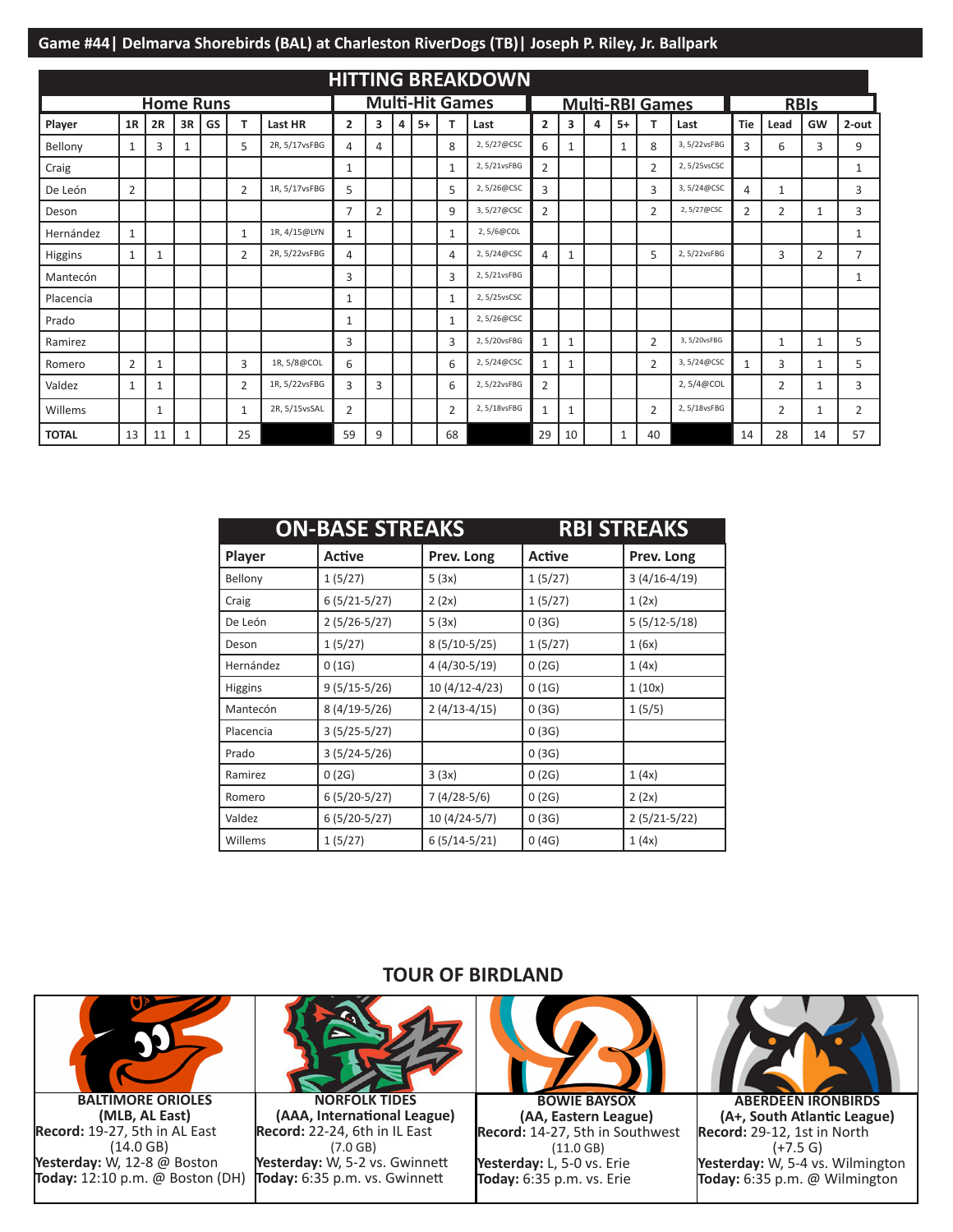|                                                                                                                                                                                                                                                                                                                                                                                                                                                                                                                                                                                                                                                                                                                                                                                                                                                                                                                                                                                            | <b>DELMARVA SHOREBIRDS BULLPEN NOTES</b>                                                                                                                                                                                                                                                                                                                                                                                                                                                                                                                                                                                                                                                                             |
|--------------------------------------------------------------------------------------------------------------------------------------------------------------------------------------------------------------------------------------------------------------------------------------------------------------------------------------------------------------------------------------------------------------------------------------------------------------------------------------------------------------------------------------------------------------------------------------------------------------------------------------------------------------------------------------------------------------------------------------------------------------------------------------------------------------------------------------------------------------------------------------------------------------------------------------------------------------------------------------------|----------------------------------------------------------------------------------------------------------------------------------------------------------------------------------------------------------------------------------------------------------------------------------------------------------------------------------------------------------------------------------------------------------------------------------------------------------------------------------------------------------------------------------------------------------------------------------------------------------------------------------------------------------------------------------------------------------------------|
| 2-1, 1.65, 17K/2BB Joel Benitez<br>$6-1/190$<br>#7<br>R/R<br><b>RHP</b><br>Hugo Beltran<br>LAST W: 5/20vsFBG  LAST SV:   LONGEST APP: 2.1IP (5/6@COL)  STRAND/INHERIT: 5/6<br>SHORTEST OUTING: 0.1IP (5/20vsFBG)   MOST K's: 3 (5/22vsFBG)   MOST BB's: 1 (2x)<br><b>LAST 3 APPEARANCES</b><br><b>DATE</b><br>OPP<br>DEC.<br>-IP<br>н<br>R<br>ER<br>BB<br><b>SO</b><br><b>HR</b><br>5/25<br>@CSC<br>1.2<br>0<br>$\mathbf 0$<br>0<br>4<br>$\mathbf 0$<br>$\sim$<br>$\mathbf{1}$<br>5/22<br>FBG<br>$\overline{\phantom{a}}$<br>2.0<br>3<br>0<br>0<br>0<br>3<br>0<br>W<br>5/20<br>FBG<br>0.1<br>$\Omega$<br>$\Omega$<br>$\Omega$<br>$\Omega$<br>1<br>0<br>REPETOIRE: SNK, CUT, SL, CH<br>2022 HIGHLIGHTS: Added to DEL roster, 4/15<br>CAREER HIGHLIGHTS: 2021 w/DSL Orioles: 16G/0GS, 1-1, 2.70 ERA, 23.1IP, 39K, 5BB, 20H,<br>10/11SVTraded from LAD to Orioles on 7/10/21 in exchange for cash considerationsOriginally<br>signed by LAD in 2017 as an INTL FA from Barranguilla. Colombia | 0-0, 9.00, 2K/1BB<br>#14<br>R/R<br>$6 - 2 / 175$<br><b>RHP</b><br>LAST W:   LAST SV:   LONGEST APP: 1IP (5/22vsFBG)   STRAND/INHERIT:<br>SHORTEST OUTING: 1IP (5/22vsFBG)   MOST K's: 2 (5/22vsFBG)   MOST BB's: 1 (5/22vsFBG)<br><b>LAST 3 APPEARANCES</b><br>DATE<br>OPP<br><b>DEC</b><br>IP<br>H<br>R<br>ER<br>BB<br><sub>SO</sub><br><b>HR</b><br>FBG<br>5/22<br>1.0<br>$\overline{2}$<br>1<br>$\overline{2}$<br>0<br>$\mathbf{1}$<br>$\mathbf{1}$<br>REPETOIRE: FB, SL, CH<br>2022 HIGHLIGHTS: Added to DEL roster, 5/17<br>CAREER HIGHLIGHTS: 2021 w/FCL Orioles: 0-4, 7.90 ERA, 15G/4GS, 1 SV, 27.1IP, 30H, 32 K, 20 BB.<br>1.83 WHIPSigned by Orioles as an INTL FA in 2019 out of Cotui, Dominican Republic |
| #33                                                                                                                                                                                                                                                                                                                                                                                                                                                                                                                                                                                                                                                                                                                                                                                                                                                                                                                                                                                        | 1-0, 2.33, 19K/13BB                                                                                                                                                                                                                                                                                                                                                                                                                                                                                                                                                                                                                                                                                                  |
| R/R                                                                                                                                                                                                                                                                                                                                                                                                                                                                                                                                                                                                                                                                                                                                                                                                                                                                                                                                                                                        | <b>Thomas Girard</b>                                                                                                                                                                                                                                                                                                                                                                                                                                                                                                                                                                                                                                                                                                 |
| $6-4/212$                                                                                                                                                                                                                                                                                                                                                                                                                                                                                                                                                                                                                                                                                                                                                                                                                                                                                                                                                                                  | R/R                                                                                                                                                                                                                                                                                                                                                                                                                                                                                                                                                                                                                                                                                                                  |
| <b>RHP</b>                                                                                                                                                                                                                                                                                                                                                                                                                                                                                                                                                                                                                                                                                                                                                                                                                                                                                                                                                                                 | $5-11/190$                                                                                                                                                                                                                                                                                                                                                                                                                                                                                                                                                                                                                                                                                                           |
| 0-2, 6.41, 18K/8BB                                                                                                                                                                                                                                                                                                                                                                                                                                                                                                                                                                                                                                                                                                                                                                                                                                                                                                                                                                         | <b>RHP</b>                                                                                                                                                                                                                                                                                                                                                                                                                                                                                                                                                                                                                                                                                                           |
| <b>Carson Carter</b>                                                                                                                                                                                                                                                                                                                                                                                                                                                                                                                                                                                                                                                                                                                                                                                                                                                                                                                                                                       | #3                                                                                                                                                                                                                                                                                                                                                                                                                                                                                                                                                                                                                                                                                                                   |
| LAST W:   LAST SV:   LONGEST APP: 3.0 IP (2x)  STRAND/INHERIT: 3/4                                                                                                                                                                                                                                                                                                                                                                                                                                                                                                                                                                                                                                                                                                                                                                                                                                                                                                                         | LAST W: 5/19vsFBG  LAST SV:   LONGEST APP: 3.1 IP (4/24vsMB)  STRAND/INHERIT: 12/20                                                                                                                                                                                                                                                                                                                                                                                                                                                                                                                                                                                                                                  |
| SHORTEST OUTING: 0.0 IP (4/26@AUG)  MOST K's: 3 (3x)   MOST BB's: 3 (4/15@LYN)                                                                                                                                                                                                                                                                                                                                                                                                                                                                                                                                                                                                                                                                                                                                                                                                                                                                                                             | SHORTEST OUTING: 0.0 IP (4/15@LYN)   MOST K's: 5 (5/24@CSC)   MOST BB's: 3 (2x)                                                                                                                                                                                                                                                                                                                                                                                                                                                                                                                                                                                                                                      |
| <b>LAST 3 APPEARANCES</b>                                                                                                                                                                                                                                                                                                                                                                                                                                                                                                                                                                                                                                                                                                                                                                                                                                                                                                                                                                  | <b>LAST 3 APPEARANCES</b>                                                                                                                                                                                                                                                                                                                                                                                                                                                                                                                                                                                                                                                                                            |
| DATE                                                                                                                                                                                                                                                                                                                                                                                                                                                                                                                                                                                                                                                                                                                                                                                                                                                                                                                                                                                       | DATE                                                                                                                                                                                                                                                                                                                                                                                                                                                                                                                                                                                                                                                                                                                 |
| OPP                                                                                                                                                                                                                                                                                                                                                                                                                                                                                                                                                                                                                                                                                                                                                                                                                                                                                                                                                                                        | OPP                                                                                                                                                                                                                                                                                                                                                                                                                                                                                                                                                                                                                                                                                                                  |
| <b>DEC</b>                                                                                                                                                                                                                                                                                                                                                                                                                                                                                                                                                                                                                                                                                                                                                                                                                                                                                                                                                                                 | <b>DEC</b>                                                                                                                                                                                                                                                                                                                                                                                                                                                                                                                                                                                                                                                                                                           |
| IP                                                                                                                                                                                                                                                                                                                                                                                                                                                                                                                                                                                                                                                                                                                                                                                                                                                                                                                                                                                         | IP                                                                                                                                                                                                                                                                                                                                                                                                                                                                                                                                                                                                                                                                                                                   |
| H                                                                                                                                                                                                                                                                                                                                                                                                                                                                                                                                                                                                                                                                                                                                                                                                                                                                                                                                                                                          | H                                                                                                                                                                                                                                                                                                                                                                                                                                                                                                                                                                                                                                                                                                                    |
| $\mathsf{R}$                                                                                                                                                                                                                                                                                                                                                                                                                                                                                                                                                                                                                                                                                                                                                                                                                                                                                                                                                                               | R                                                                                                                                                                                                                                                                                                                                                                                                                                                                                                                                                                                                                                                                                                                    |
| ER                                                                                                                                                                                                                                                                                                                                                                                                                                                                                                                                                                                                                                                                                                                                                                                                                                                                                                                                                                                         | ER                                                                                                                                                                                                                                                                                                                                                                                                                                                                                                                                                                                                                                                                                                                   |
| <b>BB</b>                                                                                                                                                                                                                                                                                                                                                                                                                                                                                                                                                                                                                                                                                                                                                                                                                                                                                                                                                                                  | BB                                                                                                                                                                                                                                                                                                                                                                                                                                                                                                                                                                                                                                                                                                                   |
| <b>SO</b>                                                                                                                                                                                                                                                                                                                                                                                                                                                                                                                                                                                                                                                                                                                                                                                                                                                                                                                                                                                  | <b>SO</b>                                                                                                                                                                                                                                                                                                                                                                                                                                                                                                                                                                                                                                                                                                            |
| <b>HR</b>                                                                                                                                                                                                                                                                                                                                                                                                                                                                                                                                                                                                                                                                                                                                                                                                                                                                                                                                                                                  | <b>HR</b>                                                                                                                                                                                                                                                                                                                                                                                                                                                                                                                                                                                                                                                                                                            |
| 5/27                                                                                                                                                                                                                                                                                                                                                                                                                                                                                                                                                                                                                                                                                                                                                                                                                                                                                                                                                                                       | 5                                                                                                                                                                                                                                                                                                                                                                                                                                                                                                                                                                                                                                                                                                                    |
| @CSC                                                                                                                                                                                                                                                                                                                                                                                                                                                                                                                                                                                                                                                                                                                                                                                                                                                                                                                                                                                       | 5/24                                                                                                                                                                                                                                                                                                                                                                                                                                                                                                                                                                                                                                                                                                                 |
| 2.0                                                                                                                                                                                                                                                                                                                                                                                                                                                                                                                                                                                                                                                                                                                                                                                                                                                                                                                                                                                        | @CSC                                                                                                                                                                                                                                                                                                                                                                                                                                                                                                                                                                                                                                                                                                                 |
| $\overline{2}$                                                                                                                                                                                                                                                                                                                                                                                                                                                                                                                                                                                                                                                                                                                                                                                                                                                                                                                                                                             | 2.2                                                                                                                                                                                                                                                                                                                                                                                                                                                                                                                                                                                                                                                                                                                  |
| 1                                                                                                                                                                                                                                                                                                                                                                                                                                                                                                                                                                                                                                                                                                                                                                                                                                                                                                                                                                                          | 3                                                                                                                                                                                                                                                                                                                                                                                                                                                                                                                                                                                                                                                                                                                    |
| 1                                                                                                                                                                                                                                                                                                                                                                                                                                                                                                                                                                                                                                                                                                                                                                                                                                                                                                                                                                                          | 1                                                                                                                                                                                                                                                                                                                                                                                                                                                                                                                                                                                                                                                                                                                    |
| $\Omega$                                                                                                                                                                                                                                                                                                                                                                                                                                                                                                                                                                                                                                                                                                                                                                                                                                                                                                                                                                                   | $\mathbf{1}$                                                                                                                                                                                                                                                                                                                                                                                                                                                                                                                                                                                                                                                                                                         |
| 3                                                                                                                                                                                                                                                                                                                                                                                                                                                                                                                                                                                                                                                                                                                                                                                                                                                                                                                                                                                          | $\mathbf 0$                                                                                                                                                                                                                                                                                                                                                                                                                                                                                                                                                                                                                                                                                                          |
| $\Omega$                                                                                                                                                                                                                                                                                                                                                                                                                                                                                                                                                                                                                                                                                                                                                                                                                                                                                                                                                                                   | 1                                                                                                                                                                                                                                                                                                                                                                                                                                                                                                                                                                                                                                                                                                                    |
| $\sim$                                                                                                                                                                                                                                                                                                                                                                                                                                                                                                                                                                                                                                                                                                                                                                                                                                                                                                                                                                                     | $\sim$                                                                                                                                                                                                                                                                                                                                                                                                                                                                                                                                                                                                                                                                                                               |
| 5/21                                                                                                                                                                                                                                                                                                                                                                                                                                                                                                                                                                                                                                                                                                                                                                                                                                                                                                                                                                                       | 5/19                                                                                                                                                                                                                                                                                                                                                                                                                                                                                                                                                                                                                                                                                                                 |
| FBG                                                                                                                                                                                                                                                                                                                                                                                                                                                                                                                                                                                                                                                                                                                                                                                                                                                                                                                                                                                        | FBG                                                                                                                                                                                                                                                                                                                                                                                                                                                                                                                                                                                                                                                                                                                  |
| 3.0                                                                                                                                                                                                                                                                                                                                                                                                                                                                                                                                                                                                                                                                                                                                                                                                                                                                                                                                                                                        | W                                                                                                                                                                                                                                                                                                                                                                                                                                                                                                                                                                                                                                                                                                                    |
| 5                                                                                                                                                                                                                                                                                                                                                                                                                                                                                                                                                                                                                                                                                                                                                                                                                                                                                                                                                                                          | 2.0                                                                                                                                                                                                                                                                                                                                                                                                                                                                                                                                                                                                                                                                                                                  |
| $\mathbf 0$                                                                                                                                                                                                                                                                                                                                                                                                                                                                                                                                                                                                                                                                                                                                                                                                                                                                                                                                                                                | $\mathbf 0$                                                                                                                                                                                                                                                                                                                                                                                                                                                                                                                                                                                                                                                                                                          |
| $\overline{\phantom{a}}$                                                                                                                                                                                                                                                                                                                                                                                                                                                                                                                                                                                                                                                                                                                                                                                                                                                                                                                                                                   | $\mathbf 0$                                                                                                                                                                                                                                                                                                                                                                                                                                                                                                                                                                                                                                                                                                          |
| 1                                                                                                                                                                                                                                                                                                                                                                                                                                                                                                                                                                                                                                                                                                                                                                                                                                                                                                                                                                                          | $\mathbf{1}$                                                                                                                                                                                                                                                                                                                                                                                                                                                                                                                                                                                                                                                                                                         |
| 1                                                                                                                                                                                                                                                                                                                                                                                                                                                                                                                                                                                                                                                                                                                                                                                                                                                                                                                                                                                          | $\overline{2}$                                                                                                                                                                                                                                                                                                                                                                                                                                                                                                                                                                                                                                                                                                       |
| 1                                                                                                                                                                                                                                                                                                                                                                                                                                                                                                                                                                                                                                                                                                                                                                                                                                                                                                                                                                                          | $\mathbf 0$                                                                                                                                                                                                                                                                                                                                                                                                                                                                                                                                                                                                                                                                                                          |
| 1                                                                                                                                                                                                                                                                                                                                                                                                                                                                                                                                                                                                                                                                                                                                                                                                                                                                                                                                                                                          | 1                                                                                                                                                                                                                                                                                                                                                                                                                                                                                                                                                                                                                                                                                                                    |
| $\overline{2}$<br>5/15<br>SAL<br>2.0<br>$\mathbf{1}$<br>$\mathbf{1}$<br>$\mathbf{1}$<br>3<br>÷.<br>$\Omega$<br>REPETOIRE: 4SFB, CB, SL, CIR CH<br>2022 HIGHLIGHTS: Three shutout innings, career high three K's, 5/12vsSAL<br>CAREER HIGHLIGHTS: 2021 w/FCL O's: 2G/1GS, 20.25 ERA, 1.1 IP (3ER), 3H, 1K, 1BB, 3.00 WHIP<br>Signed in 2021 as an UDFA out of Oklahoma2021 w/Oklahoma: 25G/0GS, 3-0, 4.39 ERA, 41 IP,<br>33 H, 51 K, 21 BBStarted College career at Texas Tech, transferred to Hill College and then OU                                                                                                                                                                                                                                                                                                                                                                                                                                                                     | 5/17<br>FBG<br>0.1<br>$\mathbf 0$<br>$\Omega$<br>$\Omega$<br>$\Omega$<br>$\Omega$<br>$\Omega$<br>$\overline{\phantom{a}}$<br>REPETOIRE: 4SFB, SL, CB, CH<br>2022 HIGHLIGHTS: 3.1IP of scoreless relief, 4/24vsMB9.1 consecutive scoreless innings, 4/20-<br>5/5W. 2 scoreless innings. 5/19vsFBG<br>CAREER HIGHLIGHTS: 2021 w/DEL: 2-3, 5.26 ERA, 34G/0GS, 4-6 SV, 51.1 IP, 51H, 60K, 22BB, 1.42<br>WHIP Retired 14 consecutive batters, 5/8-5/25Signed by Orioles as an UDFA in 2020 out of<br>Duke2020 w/Duke: 1-1, 3.46 ERA, 4 SV, 13 IP, 23 K, Preseason All-American                                                                                                                                            |
| R/R                                                                                                                                                                                                                                                                                                                                                                                                                                                                                                                                                                                                                                                                                                                                                                                                                                                                                                                                                                                        | Alejandro Méndez                                                                                                                                                                                                                                                                                                                                                                                                                                                                                                                                                                                                                                                                                                     |
| $6-3/232$                                                                                                                                                                                                                                                                                                                                                                                                                                                                                                                                                                                                                                                                                                                                                                                                                                                                                                                                                                                  | $6 - 5 / 254$                                                                                                                                                                                                                                                                                                                                                                                                                                                                                                                                                                                                                                                                                                        |
| <b>RHP</b>                                                                                                                                                                                                                                                                                                                                                                                                                                                                                                                                                                                                                                                                                                                                                                                                                                                                                                                                                                                 | <b>RHP</b>                                                                                                                                                                                                                                                                                                                                                                                                                                                                                                                                                                                                                                                                                                           |
| 0-0.2.74.24K/7BB                                                                                                                                                                                                                                                                                                                                                                                                                                                                                                                                                                                                                                                                                                                                                                                                                                                                                                                                                                           | 0-0.8.10.13K/15BB                                                                                                                                                                                                                                                                                                                                                                                                                                                                                                                                                                                                                                                                                                    |
| <b>Daniel Lloyd</b>                                                                                                                                                                                                                                                                                                                                                                                                                                                                                                                                                                                                                                                                                                                                                                                                                                                                                                                                                                        | #23                                                                                                                                                                                                                                                                                                                                                                                                                                                                                                                                                                                                                                                                                                                  |
| #25                                                                                                                                                                                                                                                                                                                                                                                                                                                                                                                                                                                                                                                                                                                                                                                                                                                                                                                                                                                        | R/R                                                                                                                                                                                                                                                                                                                                                                                                                                                                                                                                                                                                                                                                                                                  |
| LAST W:   LAST SV: 5/18vsSAL   LONGEST APP: 3IP (3x)  STRAND/INHERIT: 0/2                                                                                                                                                                                                                                                                                                                                                                                                                                                                                                                                                                                                                                                                                                                                                                                                                                                                                                                  | LAST W:   LAST SV:   LONGEST APP: 2.0IP (3x)  STRAND/INHERIT: 0/2                                                                                                                                                                                                                                                                                                                                                                                                                                                                                                                                                                                                                                                    |
| SHORTEST OUTING: 1IP (2x)   MOST K's: 5 (5/13vsSAL)   MOST BB's: 2 (2x)                                                                                                                                                                                                                                                                                                                                                                                                                                                                                                                                                                                                                                                                                                                                                                                                                                                                                                                    | SHORTEST OUTING: 0.1IP (4/27@AUG)   MOST K's: 3 (3x)   MOST BB's: 4 (4/22vsMB)                                                                                                                                                                                                                                                                                                                                                                                                                                                                                                                                                                                                                                       |
| <b>LAST 3 APPEARANCES</b>                                                                                                                                                                                                                                                                                                                                                                                                                                                                                                                                                                                                                                                                                                                                                                                                                                                                                                                                                                  | <b>LAST 3 APPEARANCES</b>                                                                                                                                                                                                                                                                                                                                                                                                                                                                                                                                                                                                                                                                                            |
| <b>DATE</b>                                                                                                                                                                                                                                                                                                                                                                                                                                                                                                                                                                                                                                                                                                                                                                                                                                                                                                                                                                                | <b>DATE</b>                                                                                                                                                                                                                                                                                                                                                                                                                                                                                                                                                                                                                                                                                                          |
| OPP                                                                                                                                                                                                                                                                                                                                                                                                                                                                                                                                                                                                                                                                                                                                                                                                                                                                                                                                                                                        | OPP                                                                                                                                                                                                                                                                                                                                                                                                                                                                                                                                                                                                                                                                                                                  |
| <b>DEC</b>                                                                                                                                                                                                                                                                                                                                                                                                                                                                                                                                                                                                                                                                                                                                                                                                                                                                                                                                                                                 | <b>DEC</b>                                                                                                                                                                                                                                                                                                                                                                                                                                                                                                                                                                                                                                                                                                           |
| IP                                                                                                                                                                                                                                                                                                                                                                                                                                                                                                                                                                                                                                                                                                                                                                                                                                                                                                                                                                                         | IP                                                                                                                                                                                                                                                                                                                                                                                                                                                                                                                                                                                                                                                                                                                   |
| H                                                                                                                                                                                                                                                                                                                                                                                                                                                                                                                                                                                                                                                                                                                                                                                                                                                                                                                                                                                          | H                                                                                                                                                                                                                                                                                                                                                                                                                                                                                                                                                                                                                                                                                                                    |
| R                                                                                                                                                                                                                                                                                                                                                                                                                                                                                                                                                                                                                                                                                                                                                                                                                                                                                                                                                                                          | R                                                                                                                                                                                                                                                                                                                                                                                                                                                                                                                                                                                                                                                                                                                    |
| ER                                                                                                                                                                                                                                                                                                                                                                                                                                                                                                                                                                                                                                                                                                                                                                                                                                                                                                                                                                                         | ER                                                                                                                                                                                                                                                                                                                                                                                                                                                                                                                                                                                                                                                                                                                   |
| BB                                                                                                                                                                                                                                                                                                                                                                                                                                                                                                                                                                                                                                                                                                                                                                                                                                                                                                                                                                                         | BB                                                                                                                                                                                                                                                                                                                                                                                                                                                                                                                                                                                                                                                                                                                   |
| <b>SO</b>                                                                                                                                                                                                                                                                                                                                                                                                                                                                                                                                                                                                                                                                                                                                                                                                                                                                                                                                                                                  | <b>SO</b>                                                                                                                                                                                                                                                                                                                                                                                                                                                                                                                                                                                                                                                                                                            |
| <b>HR</b>                                                                                                                                                                                                                                                                                                                                                                                                                                                                                                                                                                                                                                                                                                                                                                                                                                                                                                                                                                                  | <b>HR</b>                                                                                                                                                                                                                                                                                                                                                                                                                                                                                                                                                                                                                                                                                                            |
| @CSC                                                                                                                                                                                                                                                                                                                                                                                                                                                                                                                                                                                                                                                                                                                                                                                                                                                                                                                                                                                       | 5/20                                                                                                                                                                                                                                                                                                                                                                                                                                                                                                                                                                                                                                                                                                                 |
| $\overline{4}$                                                                                                                                                                                                                                                                                                                                                                                                                                                                                                                                                                                                                                                                                                                                                                                                                                                                                                                                                                             | FBG                                                                                                                                                                                                                                                                                                                                                                                                                                                                                                                                                                                                                                                                                                                  |
| $\overline{3}$                                                                                                                                                                                                                                                                                                                                                                                                                                                                                                                                                                                                                                                                                                                                                                                                                                                                                                                                                                             | 1.0                                                                                                                                                                                                                                                                                                                                                                                                                                                                                                                                                                                                                                                                                                                  |
| 1                                                                                                                                                                                                                                                                                                                                                                                                                                                                                                                                                                                                                                                                                                                                                                                                                                                                                                                                                                                          | $\Omega$                                                                                                                                                                                                                                                                                                                                                                                                                                                                                                                                                                                                                                                                                                             |
| 5/26                                                                                                                                                                                                                                                                                                                                                                                                                                                                                                                                                                                                                                                                                                                                                                                                                                                                                                                                                                                       | $\mathbf 0$                                                                                                                                                                                                                                                                                                                                                                                                                                                                                                                                                                                                                                                                                                          |
| 2.0                                                                                                                                                                                                                                                                                                                                                                                                                                                                                                                                                                                                                                                                                                                                                                                                                                                                                                                                                                                        | $\mathbf 0$                                                                                                                                                                                                                                                                                                                                                                                                                                                                                                                                                                                                                                                                                                          |
| 1                                                                                                                                                                                                                                                                                                                                                                                                                                                                                                                                                                                                                                                                                                                                                                                                                                                                                                                                                                                          | $\mathbf{1}$                                                                                                                                                                                                                                                                                                                                                                                                                                                                                                                                                                                                                                                                                                         |
| $\mathbf{1}$                                                                                                                                                                                                                                                                                                                                                                                                                                                                                                                                                                                                                                                                                                                                                                                                                                                                                                                                                                               | $\mathbf 0$                                                                                                                                                                                                                                                                                                                                                                                                                                                                                                                                                                                                                                                                                                          |
| $\Omega$                                                                                                                                                                                                                                                                                                                                                                                                                                                                                                                                                                                                                                                                                                                                                                                                                                                                                                                                                                                   | $\mathbf 0$                                                                                                                                                                                                                                                                                                                                                                                                                                                                                                                                                                                                                                                                                                          |
| $\sim$ $-$                                                                                                                                                                                                                                                                                                                                                                                                                                                                                                                                                                                                                                                                                                                                                                                                                                                                                                                                                                                 | н                                                                                                                                                                                                                                                                                                                                                                                                                                                                                                                                                                                                                                                                                                                    |
| 5/18                                                                                                                                                                                                                                                                                                                                                                                                                                                                                                                                                                                                                                                                                                                                                                                                                                                                                                                                                                                       | 5/15                                                                                                                                                                                                                                                                                                                                                                                                                                                                                                                                                                                                                                                                                                                 |
| <b>SV</b>                                                                                                                                                                                                                                                                                                                                                                                                                                                                                                                                                                                                                                                                                                                                                                                                                                                                                                                                                                                  | SAL                                                                                                                                                                                                                                                                                                                                                                                                                                                                                                                                                                                                                                                                                                                  |
| $\overline{3}$                                                                                                                                                                                                                                                                                                                                                                                                                                                                                                                                                                                                                                                                                                                                                                                                                                                                                                                                                                             | н                                                                                                                                                                                                                                                                                                                                                                                                                                                                                                                                                                                                                                                                                                                    |
| $\mathbf 0$                                                                                                                                                                                                                                                                                                                                                                                                                                                                                                                                                                                                                                                                                                                                                                                                                                                                                                                                                                                | $\mathbf 0$                                                                                                                                                                                                                                                                                                                                                                                                                                                                                                                                                                                                                                                                                                          |
| 3                                                                                                                                                                                                                                                                                                                                                                                                                                                                                                                                                                                                                                                                                                                                                                                                                                                                                                                                                                                          | $\mathbf 0$                                                                                                                                                                                                                                                                                                                                                                                                                                                                                                                                                                                                                                                                                                          |
| FBG                                                                                                                                                                                                                                                                                                                                                                                                                                                                                                                                                                                                                                                                                                                                                                                                                                                                                                                                                                                        | 0                                                                                                                                                                                                                                                                                                                                                                                                                                                                                                                                                                                                                                                                                                                    |
| 3.0                                                                                                                                                                                                                                                                                                                                                                                                                                                                                                                                                                                                                                                                                                                                                                                                                                                                                                                                                                                        | $\overline{2}$                                                                                                                                                                                                                                                                                                                                                                                                                                                                                                                                                                                                                                                                                                       |
| 1                                                                                                                                                                                                                                                                                                                                                                                                                                                                                                                                                                                                                                                                                                                                                                                                                                                                                                                                                                                          | 3                                                                                                                                                                                                                                                                                                                                                                                                                                                                                                                                                                                                                                                                                                                    |
| 1                                                                                                                                                                                                                                                                                                                                                                                                                                                                                                                                                                                                                                                                                                                                                                                                                                                                                                                                                                                          | $\pmb{0}$                                                                                                                                                                                                                                                                                                                                                                                                                                                                                                                                                                                                                                                                                                            |
| 0                                                                                                                                                                                                                                                                                                                                                                                                                                                                                                                                                                                                                                                                                                                                                                                                                                                                                                                                                                                          | 1.2                                                                                                                                                                                                                                                                                                                                                                                                                                                                                                                                                                                                                                                                                                                  |
| 5/13                                                                                                                                                                                                                                                                                                                                                                                                                                                                                                                                                                                                                                                                                                                                                                                                                                                                                                                                                                                       | 5/11                                                                                                                                                                                                                                                                                                                                                                                                                                                                                                                                                                                                                                                                                                                 |
| 3.0                                                                                                                                                                                                                                                                                                                                                                                                                                                                                                                                                                                                                                                                                                                                                                                                                                                                                                                                                                                        | SAL                                                                                                                                                                                                                                                                                                                                                                                                                                                                                                                                                                                                                                                                                                                  |
| $\overline{3}$                                                                                                                                                                                                                                                                                                                                                                                                                                                                                                                                                                                                                                                                                                                                                                                                                                                                                                                                                                             | $\mathbf{1}$                                                                                                                                                                                                                                                                                                                                                                                                                                                                                                                                                                                                                                                                                                         |
| $\overline{2}$                                                                                                                                                                                                                                                                                                                                                                                                                                                                                                                                                                                                                                                                                                                                                                                                                                                                                                                                                                             | $\mathbf{1}$                                                                                                                                                                                                                                                                                                                                                                                                                                                                                                                                                                                                                                                                                                         |
| $\overline{2}$                                                                                                                                                                                                                                                                                                                                                                                                                                                                                                                                                                                                                                                                                                                                                                                                                                                                                                                                                                             | $\overline{\phantom{a}}$                                                                                                                                                                                                                                                                                                                                                                                                                                                                                                                                                                                                                                                                                             |
| $\Omega$                                                                                                                                                                                                                                                                                                                                                                                                                                                                                                                                                                                                                                                                                                                                                                                                                                                                                                                                                                                   | $\Omega$                                                                                                                                                                                                                                                                                                                                                                                                                                                                                                                                                                                                                                                                                                             |
| 5                                                                                                                                                                                                                                                                                                                                                                                                                                                                                                                                                                                                                                                                                                                                                                                                                                                                                                                                                                                          | 1.0                                                                                                                                                                                                                                                                                                                                                                                                                                                                                                                                                                                                                                                                                                                  |
| SAL                                                                                                                                                                                                                                                                                                                                                                                                                                                                                                                                                                                                                                                                                                                                                                                                                                                                                                                                                                                        | 2                                                                                                                                                                                                                                                                                                                                                                                                                                                                                                                                                                                                                                                                                                                    |
| $\Omega$                                                                                                                                                                                                                                                                                                                                                                                                                                                                                                                                                                                                                                                                                                                                                                                                                                                                                                                                                                                   | $\mathbf{1}$                                                                                                                                                                                                                                                                                                                                                                                                                                                                                                                                                                                                                                                                                                         |
| REPETOIRE: 4SFB, CUT, Slurve, SPL                                                                                                                                                                                                                                                                                                                                                                                                                                                                                                                                                                                                                                                                                                                                                                                                                                                                                                                                                          | REPETOIRE: 4SFB, SL, CH, CB                                                                                                                                                                                                                                                                                                                                                                                                                                                                                                                                                                                                                                                                                          |
| 2022 HIGHLIGHTS: 7 consecutive scoreless innings, 4/26-5/7                                                                                                                                                                                                                                                                                                                                                                                                                                                                                                                                                                                                                                                                                                                                                                                                                                                                                                                                 | 2022 HIGHLIGHTS: 1.2 scoreless innings, hold, 5/15vsSAL                                                                                                                                                                                                                                                                                                                                                                                                                                                                                                                                                                                                                                                              |
| CAREER HIGHLIGHTS: 2021/DEL: 1-0, 6.17 ERA, 9G/0GS, 0-1SV, 11.2 IP, 12H, 16K, 11BB, 1.97                                                                                                                                                                                                                                                                                                                                                                                                                                                                                                                                                                                                                                                                                                                                                                                                                                                                                                   | CAREER HIGHLIGHTS: 2021 w/FCL: 1-2, 7.13 ERA, 17G/1GS, 1SV, 24IP, 28H, 26K, 14BB, 1.75 WHIP.                                                                                                                                                                                                                                                                                                                                                                                                                                                                                                                                                                                                                         |
| WHIP 1G w/FCL O's: 1IP, OH, OR, 1KSelected by Orioles in 14th Rd. of 2021 Draft (South Caro-                                                                                                                                                                                                                                                                                                                                                                                                                                                                                                                                                                                                                                                                                                                                                                                                                                                                                               | Spent 2019 w/DSL O'sSigned by Orioles as an INTL FA in 2019 out of San Juan de la Maguana,                                                                                                                                                                                                                                                                                                                                                                                                                                                                                                                                                                                                                           |
| lina) 2021 w/South Carolina: 23G/0GS, 41IP, 42 K, 2 saves, 3.07 ERA, OPP BA .206                                                                                                                                                                                                                                                                                                                                                                                                                                                                                                                                                                                                                                                                                                                                                                                                                                                                                                           | D.R                                                                                                                                                                                                                                                                                                                                                                                                                                                                                                                                                                                                                                                                                                                  |
| <b>Eduard Monroy</b>                                                                                                                                                                                                                                                                                                                                                                                                                                                                                                                                                                                                                                                                                                                                                                                                                                                                                                                                                                       | <b>RHP</b>                                                                                                                                                                                                                                                                                                                                                                                                                                                                                                                                                                                                                                                                                                           |
| #12                                                                                                                                                                                                                                                                                                                                                                                                                                                                                                                                                                                                                                                                                                                                                                                                                                                                                                                                                                                        | 0-0.4.08.16K/10BB                                                                                                                                                                                                                                                                                                                                                                                                                                                                                                                                                                                                                                                                                                    |
| L/L                                                                                                                                                                                                                                                                                                                                                                                                                                                                                                                                                                                                                                                                                                                                                                                                                                                                                                                                                                                        | <b>Preston Price</b>                                                                                                                                                                                                                                                                                                                                                                                                                                                                                                                                                                                                                                                                                                 |
| $5-11/198$                                                                                                                                                                                                                                                                                                                                                                                                                                                                                                                                                                                                                                                                                                                                                                                                                                                                                                                                                                                 | #30                                                                                                                                                                                                                                                                                                                                                                                                                                                                                                                                                                                                                                                                                                                  |
| <b>LHP</b>                                                                                                                                                                                                                                                                                                                                                                                                                                                                                                                                                                                                                                                                                                                                                                                                                                                                                                                                                                                 | L/R                                                                                                                                                                                                                                                                                                                                                                                                                                                                                                                                                                                                                                                                                                                  |
| 0-0, 18.00, 5K/9BB                                                                                                                                                                                                                                                                                                                                                                                                                                                                                                                                                                                                                                                                                                                                                                                                                                                                                                                                                                         | 6-1 / 190                                                                                                                                                                                                                                                                                                                                                                                                                                                                                                                                                                                                                                                                                                            |
| LAST W:   LAST SV:   LONGEST APP: 2.1 IP (4/27@AUG)   STRAND/INHERIT: 4/6                                                                                                                                                                                                                                                                                                                                                                                                                                                                                                                                                                                                                                                                                                                                                                                                                                                                                                                  | LAST W:   LAST SV: 5/19vsFBG   LONGEST APP: 3.0 IP (2x)  STRAND/INHERIT: 5/10                                                                                                                                                                                                                                                                                                                                                                                                                                                                                                                                                                                                                                        |
| SHORTEST OUTING: 0.1 IP (4/20vsMB)   MOST K's: 2 (2x)   MOST BB's: 3 (4/9vsFBG)                                                                                                                                                                                                                                                                                                                                                                                                                                                                                                                                                                                                                                                                                                                                                                                                                                                                                                            | SHORTEST OUTING: 0.1 IP (4/8vsFBG)  MOST K's: 4 (5/19vsFBG)   MOST BB's: 3 (4/21vsMB)                                                                                                                                                                                                                                                                                                                                                                                                                                                                                                                                                                                                                                |
| <b>LAST 3 APPEARANCES</b>                                                                                                                                                                                                                                                                                                                                                                                                                                                                                                                                                                                                                                                                                                                                                                                                                                                                                                                                                                  | <b>LAST 3 APPEARANCES</b>                                                                                                                                                                                                                                                                                                                                                                                                                                                                                                                                                                                                                                                                                            |
| DATE                                                                                                                                                                                                                                                                                                                                                                                                                                                                                                                                                                                                                                                                                                                                                                                                                                                                                                                                                                                       | DATE                                                                                                                                                                                                                                                                                                                                                                                                                                                                                                                                                                                                                                                                                                                 |
| OPP                                                                                                                                                                                                                                                                                                                                                                                                                                                                                                                                                                                                                                                                                                                                                                                                                                                                                                                                                                                        | OPP                                                                                                                                                                                                                                                                                                                                                                                                                                                                                                                                                                                                                                                                                                                  |
| <b>DEC</b>                                                                                                                                                                                                                                                                                                                                                                                                                                                                                                                                                                                                                                                                                                                                                                                                                                                                                                                                                                                 | <b>DEC</b>                                                                                                                                                                                                                                                                                                                                                                                                                                                                                                                                                                                                                                                                                                           |
| IP                                                                                                                                                                                                                                                                                                                                                                                                                                                                                                                                                                                                                                                                                                                                                                                                                                                                                                                                                                                         | IP                                                                                                                                                                                                                                                                                                                                                                                                                                                                                                                                                                                                                                                                                                                   |
| H                                                                                                                                                                                                                                                                                                                                                                                                                                                                                                                                                                                                                                                                                                                                                                                                                                                                                                                                                                                          | н                                                                                                                                                                                                                                                                                                                                                                                                                                                                                                                                                                                                                                                                                                                    |
| R                                                                                                                                                                                                                                                                                                                                                                                                                                                                                                                                                                                                                                                                                                                                                                                                                                                                                                                                                                                          | R                                                                                                                                                                                                                                                                                                                                                                                                                                                                                                                                                                                                                                                                                                                    |
| ER                                                                                                                                                                                                                                                                                                                                                                                                                                                                                                                                                                                                                                                                                                                                                                                                                                                                                                                                                                                         | ER                                                                                                                                                                                                                                                                                                                                                                                                                                                                                                                                                                                                                                                                                                                   |
| ВB                                                                                                                                                                                                                                                                                                                                                                                                                                                                                                                                                                                                                                                                                                                                                                                                                                                                                                                                                                                         | BB                                                                                                                                                                                                                                                                                                                                                                                                                                                                                                                                                                                                                                                                                                                   |
| SO                                                                                                                                                                                                                                                                                                                                                                                                                                                                                                                                                                                                                                                                                                                                                                                                                                                                                                                                                                                         | SO.                                                                                                                                                                                                                                                                                                                                                                                                                                                                                                                                                                                                                                                                                                                  |
| HR                                                                                                                                                                                                                                                                                                                                                                                                                                                                                                                                                                                                                                                                                                                                                                                                                                                                                                                                                                                         | HR                                                                                                                                                                                                                                                                                                                                                                                                                                                                                                                                                                                                                                                                                                                   |
| 5/24                                                                                                                                                                                                                                                                                                                                                                                                                                                                                                                                                                                                                                                                                                                                                                                                                                                                                                                                                                                       | $\overline{2}$                                                                                                                                                                                                                                                                                                                                                                                                                                                                                                                                                                                                                                                                                                       |
| @CSC                                                                                                                                                                                                                                                                                                                                                                                                                                                                                                                                                                                                                                                                                                                                                                                                                                                                                                                                                                                       | 5/27                                                                                                                                                                                                                                                                                                                                                                                                                                                                                                                                                                                                                                                                                                                 |
| 0                                                                                                                                                                                                                                                                                                                                                                                                                                                                                                                                                                                                                                                                                                                                                                                                                                                                                                                                                                                          | @CSC                                                                                                                                                                                                                                                                                                                                                                                                                                                                                                                                                                                                                                                                                                                 |
| $\mathbf 0$                                                                                                                                                                                                                                                                                                                                                                                                                                                                                                                                                                                                                                                                                                                                                                                                                                                                                                                                                                                | 2.0                                                                                                                                                                                                                                                                                                                                                                                                                                                                                                                                                                                                                                                                                                                  |
| 0                                                                                                                                                                                                                                                                                                                                                                                                                                                                                                                                                                                                                                                                                                                                                                                                                                                                                                                                                                                          | 3                                                                                                                                                                                                                                                                                                                                                                                                                                                                                                                                                                                                                                                                                                                    |
| $\mathbf 0$                                                                                                                                                                                                                                                                                                                                                                                                                                                                                                                                                                                                                                                                                                                                                                                                                                                                                                                                                                                | 5                                                                                                                                                                                                                                                                                                                                                                                                                                                                                                                                                                                                                                                                                                                    |
| 2                                                                                                                                                                                                                                                                                                                                                                                                                                                                                                                                                                                                                                                                                                                                                                                                                                                                                                                                                                                          | 4                                                                                                                                                                                                                                                                                                                                                                                                                                                                                                                                                                                                                                                                                                                    |
| $\mathbf 0$                                                                                                                                                                                                                                                                                                                                                                                                                                                                                                                                                                                                                                                                                                                                                                                                                                                                                                                                                                                | 1                                                                                                                                                                                                                                                                                                                                                                                                                                                                                                                                                                                                                                                                                                                    |
| $\sim$                                                                                                                                                                                                                                                                                                                                                                                                                                                                                                                                                                                                                                                                                                                                                                                                                                                                                                                                                                                     | 0                                                                                                                                                                                                                                                                                                                                                                                                                                                                                                                                                                                                                                                                                                                    |
| 1.1                                                                                                                                                                                                                                                                                                                                                                                                                                                                                                                                                                                                                                                                                                                                                                                                                                                                                                                                                                                        | $\overline{\phantom{a}}$                                                                                                                                                                                                                                                                                                                                                                                                                                                                                                                                                                                                                                                                                             |
| 5/15                                                                                                                                                                                                                                                                                                                                                                                                                                                                                                                                                                                                                                                                                                                                                                                                                                                                                                                                                                                       | 5/19                                                                                                                                                                                                                                                                                                                                                                                                                                                                                                                                                                                                                                                                                                                 |
| SAL                                                                                                                                                                                                                                                                                                                                                                                                                                                                                                                                                                                                                                                                                                                                                                                                                                                                                                                                                                                        | FBG                                                                                                                                                                                                                                                                                                                                                                                                                                                                                                                                                                                                                                                                                                                  |
| н                                                                                                                                                                                                                                                                                                                                                                                                                                                                                                                                                                                                                                                                                                                                                                                                                                                                                                                                                                                          | <b>SV</b>                                                                                                                                                                                                                                                                                                                                                                                                                                                                                                                                                                                                                                                                                                            |
| 0.2                                                                                                                                                                                                                                                                                                                                                                                                                                                                                                                                                                                                                                                                                                                                                                                                                                                                                                                                                                                        | 3.0                                                                                                                                                                                                                                                                                                                                                                                                                                                                                                                                                                                                                                                                                                                  |
| 2                                                                                                                                                                                                                                                                                                                                                                                                                                                                                                                                                                                                                                                                                                                                                                                                                                                                                                                                                                                          | $\mathbf{1}$                                                                                                                                                                                                                                                                                                                                                                                                                                                                                                                                                                                                                                                                                                         |
| 0                                                                                                                                                                                                                                                                                                                                                                                                                                                                                                                                                                                                                                                                                                                                                                                                                                                                                                                                                                                          | $\mathbf{1}$                                                                                                                                                                                                                                                                                                                                                                                                                                                                                                                                                                                                                                                                                                         |
| 1                                                                                                                                                                                                                                                                                                                                                                                                                                                                                                                                                                                                                                                                                                                                                                                                                                                                                                                                                                                          | 0                                                                                                                                                                                                                                                                                                                                                                                                                                                                                                                                                                                                                                                                                                                    |
| 2                                                                                                                                                                                                                                                                                                                                                                                                                                                                                                                                                                                                                                                                                                                                                                                                                                                                                                                                                                                          | 1                                                                                                                                                                                                                                                                                                                                                                                                                                                                                                                                                                                                                                                                                                                    |
| 1                                                                                                                                                                                                                                                                                                                                                                                                                                                                                                                                                                                                                                                                                                                                                                                                                                                                                                                                                                                          | 1                                                                                                                                                                                                                                                                                                                                                                                                                                                                                                                                                                                                                                                                                                                    |
| $\mathbf{1}$                                                                                                                                                                                                                                                                                                                                                                                                                                                                                                                                                                                                                                                                                                                                                                                                                                                                                                                                                                               | 4                                                                                                                                                                                                                                                                                                                                                                                                                                                                                                                                                                                                                                                                                                                    |
| 5                                                                                                                                                                                                                                                                                                                                                                                                                                                                                                                                                                                                                                                                                                                                                                                                                                                                                                                                                                                          | 5/14                                                                                                                                                                                                                                                                                                                                                                                                                                                                                                                                                                                                                                                                                                                 |
| 4/27                                                                                                                                                                                                                                                                                                                                                                                                                                                                                                                                                                                                                                                                                                                                                                                                                                                                                                                                                                                       | SAL                                                                                                                                                                                                                                                                                                                                                                                                                                                                                                                                                                                                                                                                                                                  |
| @AUG                                                                                                                                                                                                                                                                                                                                                                                                                                                                                                                                                                                                                                                                                                                                                                                                                                                                                                                                                                                       | 3.0                                                                                                                                                                                                                                                                                                                                                                                                                                                                                                                                                                                                                                                                                                                  |
| 2.1                                                                                                                                                                                                                                                                                                                                                                                                                                                                                                                                                                                                                                                                                                                                                                                                                                                                                                                                                                                        | $\mathbf{1}$                                                                                                                                                                                                                                                                                                                                                                                                                                                                                                                                                                                                                                                                                                         |
| $\overline{2}$                                                                                                                                                                                                                                                                                                                                                                                                                                                                                                                                                                                                                                                                                                                                                                                                                                                                                                                                                                             | 0                                                                                                                                                                                                                                                                                                                                                                                                                                                                                                                                                                                                                                                                                                                    |
| 2                                                                                                                                                                                                                                                                                                                                                                                                                                                                                                                                                                                                                                                                                                                                                                                                                                                                                                                                                                                          | 0                                                                                                                                                                                                                                                                                                                                                                                                                                                                                                                                                                                                                                                                                                                    |
| 2                                                                                                                                                                                                                                                                                                                                                                                                                                                                                                                                                                                                                                                                                                                                                                                                                                                                                                                                                                                          | 1                                                                                                                                                                                                                                                                                                                                                                                                                                                                                                                                                                                                                                                                                                                    |
| $\ddot{\phantom{a}}$                                                                                                                                                                                                                                                                                                                                                                                                                                                                                                                                                                                                                                                                                                                                                                                                                                                                                                                                                                       | $\overline{2}$                                                                                                                                                                                                                                                                                                                                                                                                                                                                                                                                                                                                                                                                                                       |
| $\mathbf{1}$                                                                                                                                                                                                                                                                                                                                                                                                                                                                                                                                                                                                                                                                                                                                                                                                                                                                                                                                                                               | $\Omega$                                                                                                                                                                                                                                                                                                                                                                                                                                                                                                                                                                                                                                                                                                             |
| REPETOIRE: 4SFB, CB, CH                                                                                                                                                                                                                                                                                                                                                                                                                                                                                                                                                                                                                                                                                                                                                                                                                                                                                                                                                                    | REPETOIRE: 4SFB, SL                                                                                                                                                                                                                                                                                                                                                                                                                                                                                                                                                                                                                                                                                                  |
| 2022 HIGHLIGHTS: Placed on Delmarva Development List, 5/4-5/11                                                                                                                                                                                                                                                                                                                                                                                                                                                                                                                                                                                                                                                                                                                                                                                                                                                                                                                             | 2022 HIGHLIGHTS: Opening Night save, 4/8vsFBGHold, 1.2 scoreless innings, 3 K's, 4/28@AUG                                                                                                                                                                                                                                                                                                                                                                                                                                                                                                                                                                                                                            |
| CAREER HIGHLIGHTS: 2021 w/FCL O's: 1-2, 7.44 ERA, 14G/5GS, 32.2 IP, 1 SV, 43 H, 40K, 12BB,                                                                                                                                                                                                                                                                                                                                                                                                                                                                                                                                                                                                                                                                                                                                                                                                                                                                                                 | CAREER HIGHLIGHTS: 2021 w/DEL: 1-1, 11.42 ERA, 8G, 0/1 SV, 8.2 IP, 15 H, 10 K, 5BB, 2.31 WHIP                                                                                                                                                                                                                                                                                                                                                                                                                                                                                                                                                                                                                        |
| 1.68 WHIPSpent 2019 w/DSL O'sSigned by Orioles as an INTL FA in 2019 out of Cuidad Bolivar,                                                                                                                                                                                                                                                                                                                                                                                                                                                                                                                                                                                                                                                                                                                                                                                                                                                                                                | Appeared in one game w/FCL O'sSigned by Orioles as an UDFA in 2021 (Arizona)2021 w/                                                                                                                                                                                                                                                                                                                                                                                                                                                                                                                                                                                                                                  |
| Venezuela                                                                                                                                                                                                                                                                                                                                                                                                                                                                                                                                                                                                                                                                                                                                                                                                                                                                                                                                                                                  | Arizona: 1-1, 3 saves, 21.2 IP, 3.38 ERA, 35 K                                                                                                                                                                                                                                                                                                                                                                                                                                                                                                                                                                                                                                                                       |
| 0-0, 6.23, 4K/2BB<br>R/R<br>$6-1/173$<br><b>RHP</b><br>Angel Vargas<br>#36<br>LAST W:   LAST SV:   LONGEST APP: 2.1IP (5/24@CSC)  STRAND/INHERIT: 0/1<br>SHORTEST OUTING: 2IP (5/21vsFBG)   MOST K's: 2 (2x)   MOST BB's: 1 (2x)<br><b>LAST 3 APPEARANCES</b><br>OPP<br>DATE<br>DEC<br>IP<br>H<br>R<br>ER<br>BB<br><b>SO</b><br>HR<br>$\frac{2}{2}$<br>5/24<br>@CSC<br>$\mathbf{1}$<br>$\sim$<br>2.1<br>5<br>$\overline{2}$<br>$\overline{2}$<br>$\mathbf 0$<br>$\overline{2}$<br>5/21<br>$\sim$<br>1<br>FBG<br>2.0<br>1<br><sup>1</sup><br>1<br>REPETOIRE: FB, SL, CH<br>2022 HIGHLIGHTS: Added to DEL roster, 5/17<br>CAREER HIGHLIGHTS: 2021 w/FCL Orioles: 0-1, 5.03 ERA, 15G/7GS, 34IP, 34H, 29K, 19BB, 1.56<br>WHIP Signed by Orioles as an INTL FA in 2019 out of Valencia, Venezuela                                                                                                                                                                                               |                                                                                                                                                                                                                                                                                                                                                                                                                                                                                                                                                                                                                                                                                                                      |
|                                                                                                                                                                                                                                                                                                                                                                                                                                                                                                                                                                                                                                                                                                                                                                                                                                                                                                                                                                                            |                                                                                                                                                                                                                                                                                                                                                                                                                                                                                                                                                                                                                                                                                                                      |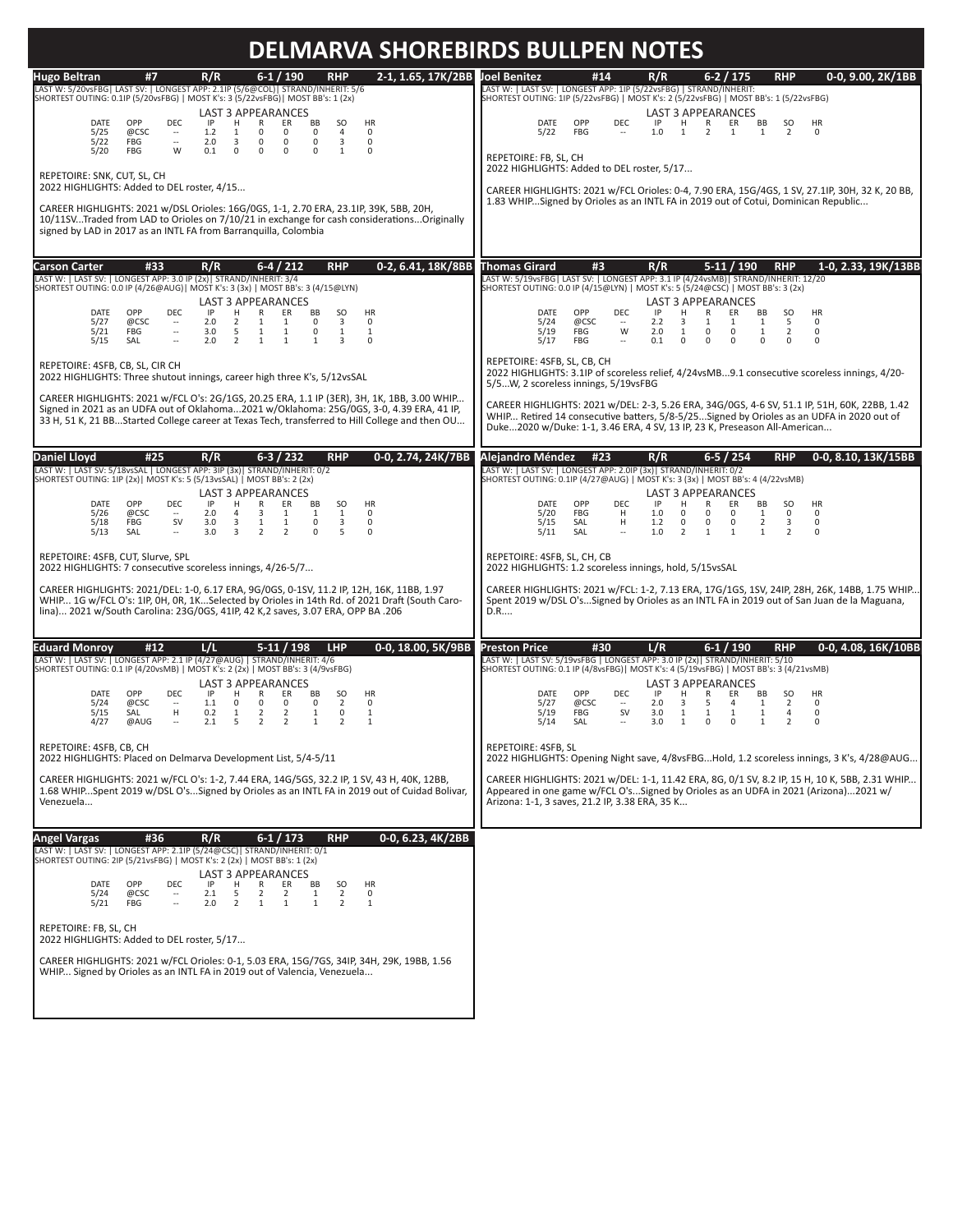# **SEASON AWARDS**

Player/Coach Award Dates Stats

## **SHOREBIRDS UP CLOSE**

| <b>BIG INNINGS (5+ RUNS)</b> |            |             |                |        |             |  |  |  |
|------------------------------|------------|-------------|----------------|--------|-------------|--|--|--|
|                              | <b>FOR</b> |             | <b>AGAINST</b> |        |             |  |  |  |
| Date                         | Inning     | <b>Runs</b> | Date           | Inning | <b>Runs</b> |  |  |  |
| 4/8vsFBG                     | $B-7$      | 5           | 4/9vsFBG       | $T-4$  | 5           |  |  |  |
| 4/12@LYN                     | $T-1$      | 6           | 4/9vsFBG       | $T-5$  | 6           |  |  |  |
| $4/19$ vsMB                  | $B-1$      | 7           | 4/20vsMB       | $T-6$  | 10          |  |  |  |
| 5/5@COL                      | $T-3$      | 8           | 4/27@AUG       | $B-6$  | 10          |  |  |  |
| 5/22vsFBG                    | $B-3$      | 6           | 5/6@COL        | $B-2$  | 6           |  |  |  |
|                              |            |             | 5/24@CSC       | $B-2$  |             |  |  |  |

|           | <b>BAT-AROUND INNINGS</b> |              |                |        |              |  |  |
|-----------|---------------------------|--------------|----------------|--------|--------------|--|--|
|           | <b>FOR</b>                |              | <b>AGAINST</b> |        |              |  |  |
| Date      | Inning                    | # of Batters | Date           | Inning | # of Batters |  |  |
| 4/8vsFBG  | $B-7$                     | 9            | 4/9vsFBG       | $T-4$  | 10           |  |  |
| 4/12@LYN  | $T-1$                     | 11           | 4/9vsFBG       | $T-5$  | 12           |  |  |
| 4/19vsMB  | $B-1$                     | 12           | 4/20vsMB       | $T-6$  | 13           |  |  |
| 5/1@AUG   | $T-9$                     | 10           | 4/24vsMB       | $T-1$  | 10           |  |  |
| 5/5@COL   | $T-3$                     | 11           | 4/27@AUG       | $B-6$  | 14           |  |  |
| 5/22vsFBG | $B-3$                     | 9            | 5/6@COL        | $B-2$  | 10           |  |  |
|           |                           |              | 5/12vsSAL      | $T-3$  | 9            |  |  |
|           |                           |              | 5/24@CSC       | $B-2$  | 11           |  |  |

## **INF DOUBLE PLAY COMBOS**

| Tandem                                                                                                                                                                                                                                                                          | No.                                                                                                                                                                                                                               | Most Recent (Type)                                                                                                                                                                                                                                                                                            |
|---------------------------------------------------------------------------------------------------------------------------------------------------------------------------------------------------------------------------------------------------------------------------------|-----------------------------------------------------------------------------------------------------------------------------------------------------------------------------------------------------------------------------------|---------------------------------------------------------------------------------------------------------------------------------------------------------------------------------------------------------------------------------------------------------------------------------------------------------------|
| Hernaiz-Cruz<br>Ramírez-Cullen<br>Hernaiz-Cullen<br>De León-Romero<br>Romero-Hernaiz<br>Hernaiz-De León<br>De León-Cruz<br>Valdez-Cullen<br><b>l</b> Cullen-De León<br>Cruz<br>De León-Valdez<br>Valdez-Hernaiz<br>Valdez-De León<br>Hernaiz-Ramirez<br><b>l</b> Romero-De León | $\frac{2}{2}$<br>$\frac{2}{2}$<br>$\frac{2}{1}$<br>$\overline{1}$<br>$\overline{1}$<br>$\overline{1}$<br>$\overline{1}$<br>$\overline{1}$<br>$\overline{1}$<br>$\overline{1}$<br>$\overline{1}$<br>$\overline{1}$<br>$\mathbf{1}$ | 4/20vsMB (6u-3)<br>$4/24$ vsMB $(5-4-3)$<br>$4/29@AUG(6-4-3)$<br>5/19vsFBG (5-4-3)<br>4/10vsFBG (4-6-3)<br>4/19vsMB (4-6-3)<br>4/22vsMB (6u-3)<br>$4/24v5MB(6-4)$<br>$4/26@AUG(4-6-3)$<br>4/26@AUG (L3u)<br>4/30@AUG (6-4-3)<br>5/7@COL (4-6-3)<br>5/18vsFBG (4-6-3)<br>5/20vsFBG (6u-3)<br>5/22vsFBG (4-6-3) |

| <b>PITCHING BREAKDOWN</b> |          |       |       |     |     |            |    |     |     |      |
|---------------------------|----------|-------|-------|-----|-----|------------|----|-----|-----|------|
|                           | W/L      | QS/SV | l IP. |     |     |            |    |     |     |      |
| <b>START:</b>             | $4 - 19$ |       | 162.0 | 156 | 105 | 185        | 16 | 74  | 187 | 4.72 |
| <b>RELIEF:</b>            | $11-9$   | 9/12  | 215.2 | 225 | 153 | $126$   15 |    | 129 | 226 | 5.26 |

|                      | <b>Shorebirds vs. Carolina League</b> |             |          |             |          |
|----------------------|---------------------------------------|-------------|----------|-------------|----------|
|                      |                                       | <b>HOME</b> |          | <b>AWAY</b> |          |
| <b>IOPPONENT</b>     | <b>TOTAL</b>                          | 1st Half    | 2nd Half | 1st Half    | 2nd Half |
| Fredericksburg (WSH) | $6 - 3$                               | $6 - 3$     | $0 - 0$  | $0 - 0$     | $0 - 0$  |
| Lynchburg (CLE)      | $3 - 3$                               | $0 - 0$     | $0 - 0$  | $3-3$       | $0 - 0$  |
| Salem (BOS)          | $1 - 5$                               | $1 - 5$     | $0 - 0$  | $0 - 0$     | $0-0$    |
| Carolina (MIL)       | $0 - 0$                               | $0 - 0$     | $0 - 0$  | $0 - 0$     | $0 - 0$  |
| Down East (TEX)      | $0 - 0$                               | $0 - 0$     | $0 - 0$  | $0 - 0$     | $0 - 0$  |
| North Division       | 10-11                                 | $7-8$       | $0-0$    | $3-3$       | $0-0$    |
| Fayetteville (HOU)   | $0 - 0$                               | $0 - 0$     | $0 - 0$  | $0 - 0$     | $0 - 0$  |
| Kannapolis (CWS)     | $0 - 0$                               | $0 - 0$     | $0 - 0$  | $0 - 0$     | $0 - 0$  |
| Augusta (ATL)        | $1 - 5$                               | $0 - 0$     | $0 - 0$  | $1 - 5$     | $0 - 0$  |
| Charleston (TB)      | $0 - 4$                               | $0 - 0$     | $0 - 0$  | $0 - 4$     | $0-0$    |
| Columbia (KC)        | $3-3$                                 | $0 - 0$     | $0 - 0$  | $3-3$       | $0-0$    |
| Myrtle Beach (CHC)   | $1 - 5$                               | $1 - 5$     | $0 - 0$  | $0 - 0$     | $0 - 0$  |
| South Division       | $5 - 17$                              | $1-5$       | $0-0$    | $4 - 12$    | $0-0$    |

## **2022 EJECTIONS**

Player/Coach Date/Location Umpire Reason

|                                               |     |             | 2022 DELAYS & POSTPONEMENTS |
|-----------------------------------------------|-----|-------------|-----------------------------|
|                                               |     |             |                             |
| Date/Location                                 |     | When Length | Details                     |
|                                               | B-7 | :08         | Rain                        |
|                                               | T-8 | :27         | Rain                        |
| 4/8, DEL<br>4/26, AUG<br>5/3, COL<br>5/6, COL | Pre | :31         | <b>Potential T-Storms</b>   |
|                                               | Pre | :37         | Rain, Field Prep            |
|                                               |     |             |                             |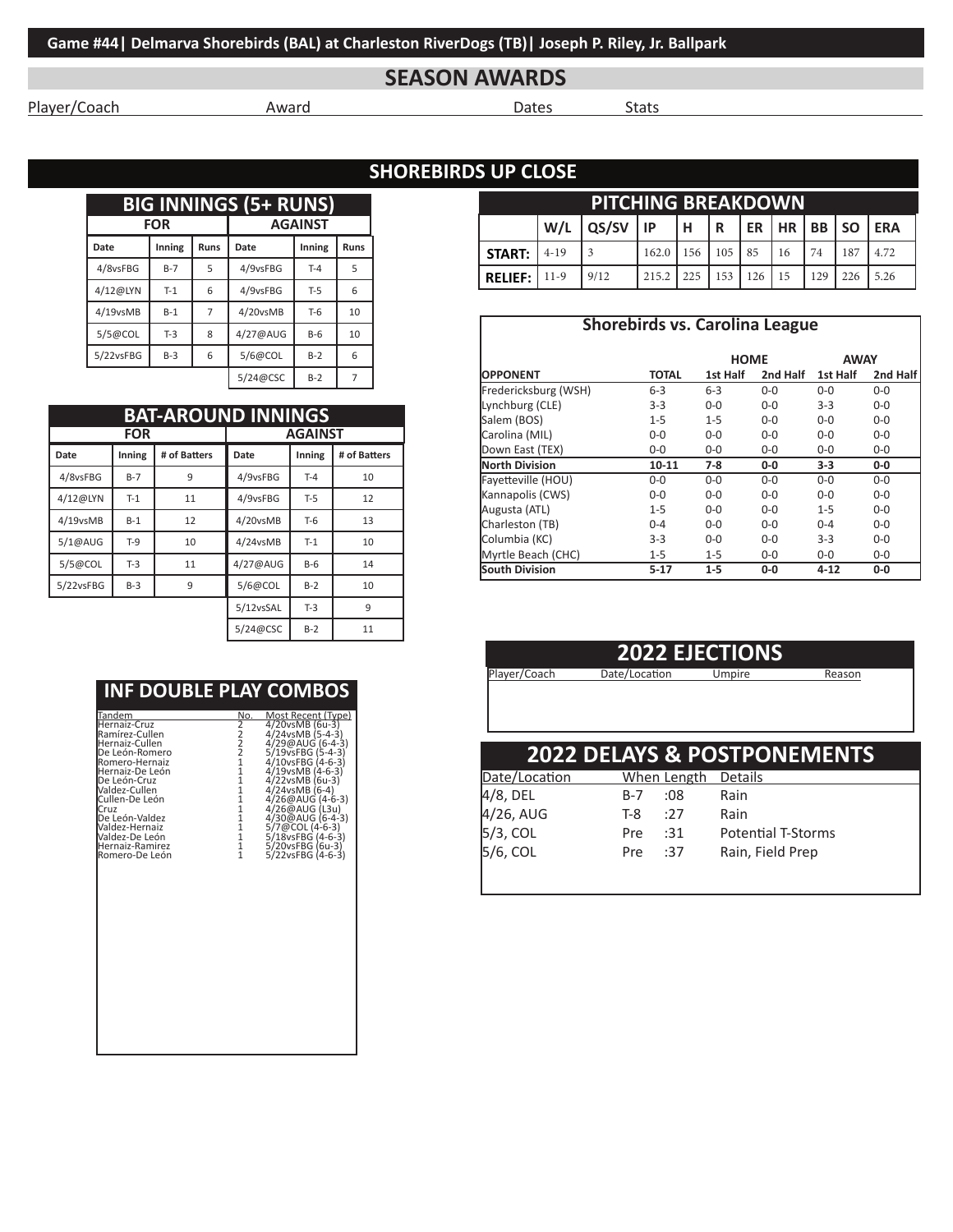|                                                                                                                                                                                                                                                                                                                            |                                                                                                                                                                               |                                                                                                                                                                      |                                                                                                                                                                        | Game #44   Delmarva Shorebirds (BAL) at Charleston RiverDogs (TB)   Joseph P. Riley, Jr. Ballpark                                                                                                                                                                                                                                                                                                             |                                                                                                                                                                                                                                                                                                                                                                                                            |
|----------------------------------------------------------------------------------------------------------------------------------------------------------------------------------------------------------------------------------------------------------------------------------------------------------------------------|-------------------------------------------------------------------------------------------------------------------------------------------------------------------------------|----------------------------------------------------------------------------------------------------------------------------------------------------------------------|------------------------------------------------------------------------------------------------------------------------------------------------------------------------|---------------------------------------------------------------------------------------------------------------------------------------------------------------------------------------------------------------------------------------------------------------------------------------------------------------------------------------------------------------------------------------------------------------|------------------------------------------------------------------------------------------------------------------------------------------------------------------------------------------------------------------------------------------------------------------------------------------------------------------------------------------------------------------------------------------------------------|
|                                                                                                                                                                                                                                                                                                                            |                                                                                                                                                                               |                                                                                                                                                                      |                                                                                                                                                                        | <b>SHOREBIRDS UP CLOSE</b>                                                                                                                                                                                                                                                                                                                                                                                    |                                                                                                                                                                                                                                                                                                                                                                                                            |
| Overall Record<br>First Half<br>Second Half                                                                                                                                                                                                                                                                                | <b>TOTAL</b><br>$15 - 28$<br>$15 - 28$<br>$0 - 0$                                                                                                                             | <b>HOME</b><br>$8 - 13$<br>$8 - 13$<br>$0-0$                                                                                                                         | <b>ROAD</b><br>$7 - 15$<br>$7 - 15$<br>$0-0$                                                                                                                           | <b>Record by Apparel</b><br>Home White<br>$2 - 5$<br>Alternate Black, Home<br>$1 - 2$                                                                                                                                                                                                                                                                                                                         | <b>SHOREBIRDS IN</b><br>SINGLE-GAME I<br><b>HITTEF</b>                                                                                                                                                                                                                                                                                                                                                     |
| <u>Number of Days In</u><br>1st Place<br>2nd Place<br>3rd Place<br>4th Place<br>5th Place<br>6th Place                                                                                                                                                                                                                     | 1<br>$\mathbf 0$<br>3<br>8<br>1<br>30                                                                                                                                         |                                                                                                                                                                      |                                                                                                                                                                        | Maryland Pride, Home<br>$2 - 3$<br>$3 - 2$<br>Orange, Home<br>Orange, Road<br>$4 - 5$<br>$3 - 6$<br>Road Gray<br>Alternate Black, Road<br>$0 - 4$                                                                                                                                                                                                                                                             | MOST DOUBLES2 (4x, Las<br>MOST TRIPLES<br>MOST TB8 (2x, Las                                                                                                                                                                                                                                                                                                                                                |
| vs. North Division<br>vs. South Division                                                                                                                                                                                                                                                                                   | $10 - 11$<br>$5 - 17$                                                                                                                                                         | $7 - 8$<br>$1 - 5$                                                                                                                                                   | $3 - 3$<br>$4 - 12$                                                                                                                                                    | Los Gallos<br>$1 - 0$<br><b>Auction Jerseys</b><br>$0 - 1$                                                                                                                                                                                                                                                                                                                                                    | MOST SB  3 (2x, La                                                                                                                                                                                                                                                                                                                                                                                         |
| Day Games<br>Night Games                                                                                                                                                                                                                                                                                                   | $4 - 6$<br>$11 - 22$                                                                                                                                                          | $3 - 3$<br>$5 - 10$                                                                                                                                                  | $1 - 3$<br>$6 - 12$                                                                                                                                                    |                                                                                                                                                                                                                                                                                                                                                                                                               | MOST BB 3 (4x,<br><b>PITCHERS</b>                                                                                                                                                                                                                                                                                                                                                                          |
| Shorebirds Score 1st<br>Opponent Scores 1st<br>DEL Score 4+<br>DEL Score 3-<br>DEL Allow 4+<br>DEL Allow 3-<br>Games Won in Last AB<br><b>Walk-Off Decisions</b>                                                                                                                                                           | $7 - 11$<br>$8 - 17$<br>$13-9$<br>$1 - 18$<br>$6 - 24$<br>$8 - 3$<br>$1 - 3$<br>$1 - 3$                                                                                       | $3 - 2$<br>$5 - 11$<br>$7 - 5$<br>$0 - 8$<br>$4 - 12$<br>$3-1$<br>$1 - 0$<br>$1 - 0$                                                                                 | $4 - 9$<br>$3 - 6$<br>$6-4$<br>$1 - 10$<br>$2 - 12$<br>$5 - 2$<br>$0 - 3$<br>$0 - 3$                                                                                   | <b>TEAM HIGHS/LOWS</b><br><b>MOST RUNS, INNING</b><br>Shorebirds  8 (T3, 5/5@COL)<br>Opponents 10 (2x, Last: B6, 4/27@AUG)<br><b>MOST RUNS, GAME</b><br>Shorebirds  11 (2x, Last: 5/22vsFBG)<br>Opponents 18 (4/9vsFBG)<br>FEWEST RUNS, GAME                                                                                                                                                                  | MOST IP, START6.0 IP (4x, Las<br>FEWEST IP, START 0.2 IP (2x, Las<br>MOST IP, RELIEF 4.0 IP (4x, La<br>MOST K's, STARTER 8 (Fed<br>MOST K's, RELIEVER 7 (2x, Last: 0<br>MOST BB, STARTER. 4 (2x, Last: Ha<br>MOST BB, RELIEVER 6 (H<br>MOST RUNS ALLOWED8 (N                                                                                                                                               |
| vs. RH Starters<br>vs. LH Starters<br>DEL Starter 6+ Innings<br>DEL Starter 7+ Innings<br>DEL Starter 8+ Innings<br>OPP Starter 6+ Innings<br>OPPStarter 7+ Innings<br>OPP Starter 8+ Innings<br>DEL Quality Start<br><b>OPP Quality Start</b>                                                                             | $13 - 22$<br>$2 - 6$<br>$2 - 2$<br>$0 - 0$<br>$0 - 0$<br>$0 - 0$<br>$0 - 0$<br>$0 - 0$<br>$2 - 1$<br>$0 - 0$                                                                  | $7 - 11$<br>$1 - 2$<br>$1 - 1$<br>$0-0$<br>$0-0$<br>$0-0$<br>$0-0$<br>$0 - 0$<br>$1 - 1$<br>$0 - 0$                                                                  | $6 - 11$<br>$1 - 4$<br>$1 - 1$<br>$0-0$<br>$0-0$<br>$0-0$<br>$0-0$<br>$0-0$<br>$1 - 0$<br>$0-0$                                                                        | Opponents 1 (2x, Last: 5/10vsSAL)<br>MOST HITS, GAME<br>Shorebirds 14 (2x, Last: 4/16@LYN)<br>Opponents 17 (2x, Last: 4/27@AUG)<br>FEWEST HITS, GAME<br>Shorebirds  1 (5/11vsSAL)<br>Opponents 4 (2x, Last: 4/19vsMB)<br>CONSECUTIVE HITS                                                                                                                                                                     | MOST ER ALLOWED<br>MOST HR ALLOWED  3 (Fed<br>MOST HITS ALLOWED9 (De Los 9<br>LOW-HIT COMPLETE GAME<br><b>OPPONENTS IN</b><br><b>SINGLE-GAME HI</b>                                                                                                                                                                                                                                                        |
| When DEL Hit a HR<br>When DEL Hits No HR<br>When DEL Hit Mult. HR<br>When OPP Hit a HR<br>When OPP Hits No HR<br>When OPP Hit Mult. HR<br>Out Hitting Opponents<br>Out Hit by Opponents<br>Equal # of Hits<br>DÊL Get 10+ Hits<br>Opp. Gets 10+ Hits<br>Del Get 5/Fewer Hits                                               | $9 - 9$<br>$6 - 19$<br>$6 - 2$<br>$8 - 13$<br>$7 - 15$<br>$2 - 6$<br>$9 - 2$<br>$3 - 23$<br>$3 - 2$<br>$5 - 4$<br>$3 - 15$<br>$2 - 14$                                        | $4 - 4$<br>$5-9$<br>$3 - 2$<br>$6-6$<br>$2 - 7$<br>$2 - 3$<br>$4 - 1$<br>$2 - 12$<br>$2 - 0$<br>$2 - 2$<br>$2 - 7$<br>$1 - 7$                                        | $6-5$<br>$1 - 10$<br>$3 - 0$<br>$2 - 7$<br>$5 - 8$<br>$0 - 3$<br>$5 - 1$<br>$1 - 11$<br>$1 - 2$<br>$3 - 2$<br>$1 - 8$<br>$1 - 7$                                       | Opponents 4 (3x, Last: 4/30@AUG)<br>MOST DOUBLES, GAME<br>MOST TRIPLES, GAME<br>Opponents 3 (2x, Last: 5/25@CSC)<br>MOST HOME RUNS, GAME<br>Opponents 3 (2x, Last: 5/8@COL)                                                                                                                                                                                                                                   | <b>HITTERS</b><br>MOST DOUBLES<br><b>MOST HOME RUNS</b><br>MOST EXTRA-BASE HITS<br>MOST RBIs 4<br>MOST STOLEN BASES3 (<br><b>MISCELLAN</b>                                                                                                                                                                                                                                                                 |
| Opp Gets 5/Fewer Hits<br>Commit 0 Errors<br>Commit 1-2 Errors<br>Commit 3+ Errors                                                                                                                                                                                                                                          | $4 - 3$<br>$2 - 6$<br>$13 - 10$<br>$0 - 12$                                                                                                                                   | $2 - 1$<br>$1 - 4$<br>$7 - 3$<br>$0-6$                                                                                                                               | $2 - 2$<br>$1 - 2$<br>$6 - 7$<br>$0 - 6$                                                                                                                               | MOST HOME RUNS, INNING<br>Shorebirds  2 (2x, Last: 5/4@COL)<br>Opponents 2 (3x, Last: 5/24@CSC)<br>MOST TOTAL BASES, GAME                                                                                                                                                                                                                                                                                     | LONGEST W STREAK<br>LONGEST W STREAK, HOME<br>LONGEST W STREAK, ROAD                                                                                                                                                                                                                                                                                                                                       |
| One Run Games<br>Two Run Games<br>5+ Run Games<br>Shutouts<br>Leading After 7th<br>Tied After 7th<br>Trailing After 7th<br>Leading After 8th<br>Tied After 8th<br>Trailing After 8th<br><b>Extra Innings Games</b><br>Doubleheaders<br>Following a Win<br>Following a Loss<br>Following an Off-Day<br>Day-After-Night Game | $4 - 8$<br>$4 - 4$<br>$3 - 9$<br>$0 - 2$<br>$15 - 1$<br>$0 - 2$<br>$0 - 25$<br>$14-1$<br>$1 - 3$<br>$0 - 24$<br>$1 - 2$<br>$0-0$<br>$6 - 8$<br>$8 - 18$<br>$2 - 4$<br>$3 - 4$ | $2 - 4$<br>$3 - 0$<br>$2 - 5$<br>$0 - 2$<br>$8-0$<br>$0 - 1$<br>$0 - 12$<br>7-0<br>$1 - 1$<br>$0 - 12$<br>$1 - 1$<br>0-0<br>$4 - 2$<br>$3 - 9$<br>$1 - 1$<br>$2 - 2$ | $2 - 4$<br>$1 - 4$<br>$1 - 4$<br>$0-0$<br>$7 - 1$<br>$0 - 1$<br>$0 - 13$<br>$7-1$<br>$0 - 2$<br>$0 - 12$<br>$0 - 1$<br>$0-0$<br>$2 - 6$<br>$5-9$<br>$1 - 3$<br>$1 - 2$ | Opponents 27 (4/9vsFBG)<br>MOST LEFT ON BASE, GAME<br>Shorebirds 11 (2x, Last: 4/16@LYN)<br>Opponents 14 (4/9vsFBG)<br>MOST STOLEN BASES, GAME<br>Shorebirds  4 (2x, Last: 5/6@COL)<br>Opponents 4 (4x, Last: 5/27@CSC)<br>MOST ERRORS, GAME<br>MOST STRIKEOUTS, GAME (PITCHING)<br>Shorebirds  14 (2x, Last: 5/25@CSC)<br>Opponents18 (4/14@LYN)<br>MOST WALKS, GAME (PITCHING)<br>Shorebirds  14 (4/9vsFBG) | LONGEST L STREAK<br>LONGEST L STREAK, HOME<br>LONGEST L STREAK, ROAD<br>LARGEST MARGIN OF VICTORY<br>LARGEST MARGIN OF DEFEAT<br>LARGEST COMEBACK W (8 Ws)<br>LARGEST COMEBACK L (12 Ls)<br>LONGEST GAME (TIME, min. 9 IP)<br>SHORTEST GAME (TIME, min. 9 IP<br>LONGEST GAME (INNINGS) 1<br>LONGEST DELAY<br>MOST GAMES OVER .500<br>MOST GAMES UNDER<br>LARGEST DIVISION LEAD<br>LARGEST DIVISION DEFICIT |
| <u>Series Records</u><br>Overall Series<br>Sweeps<br>First Game<br>Second Game<br><b>Third Game</b><br>Fourth Game<br>Fifth Game<br>Sixth Game                                                                                                                                                                             | $1 - 5 - 2$<br>$0-0$<br>4-4<br>$3 - 5$<br>$\frac{5}{3-5}$<br>$1-6$<br>$2 - 4$<br>$2 - 4$                                                                                      | $1 - 3$<br>$0-0$<br>$3 - 1$<br>$1 - 3$<br>$1 - 3$<br>$1 - 2$<br>$0 - 3$<br>$2 - 1$                                                                                   | $0 - 2 - 2$<br>0-0<br>$1 - 3$<br>$2 - 3$<br>$2 - 2$<br>0-4<br>$2 - 1$<br>$0 - 3$                                                                                       | MOST SACRIFICE FLIES, GAME<br>Shorebirds  1 (2x, Last: 4/19vsMB)<br>Opponents 3 (5/19vsFBG)<br>MOST SACRIFICE BUNTS, GAME<br>Opponents 1 (3x, Last: 5/21vsFBG)<br>MOST DOUBLE PLAYS TURNED, GAME                                                                                                                                                                                                              |                                                                                                                                                                                                                                                                                                                                                                                                            |
| <b>Record by Month</b><br>April<br>May<br>June<br>July<br>August<br>September                                                                                                                                                                                                                                              | $6 - 14$<br>$9 - 14$<br>$0-0$<br>$0-0$<br>$0-0$<br>$0 - 0$                                                                                                                    | $2 - 7$<br>$6-6$<br>$0-0$<br>$0-0$<br>$0-0$<br>$0-0$                                                                                                                 | 4-7<br>$3 - 8$<br>$0-0$<br>0-0<br>0-0<br>$0-0$                                                                                                                         |                                                                                                                                                                                                                                                                                                                                                                                                               |                                                                                                                                                                                                                                                                                                                                                                                                            |

**Record by Day** Monday 0-0 0-0 0-0 Tuesday 3-4 3-1 1-3 Wednesday 3-4 1-2 2-2 Thursday 3-4 2-2 1-2 Friday 2-6 2-2 0-4 Saturday 2-5 0-4 2-1 Sunday 2-5 2-2 0-3

#### **SHOREBIRDS INDIVIDUAL SINGLE-GAME HIGH/LOWS**

| <b>HITTERS</b>                                       |  |
|------------------------------------------------------|--|
|                                                      |  |
| MOST RUNS 4 (Hernaiz, 5/22vsFBG)                     |  |
| MOST DOUBLES2 (4x, Last: Bellony, 5/15vsSAL)         |  |
|                                                      |  |
|                                                      |  |
|                                                      |  |
| MOST TB8 (2x, Last: Bellony, 5/15vsSAL)              |  |
|                                                      |  |
| MOST SB 3 (2x, Last: Valdez, 5/6@COL)                |  |
|                                                      |  |
| MOST BB 3 (4x, Last: Cruz, 5/14vsSAL)                |  |
| <b>PITCHERS</b>                                      |  |
| MOST IP, START6.0 IP (4x, Last: Federman, 5/26@CSC)  |  |
| FEWEST IP, START 0.2 IP (2x, Last: Long, 5/5@COL)    |  |
| MOST IP, RELIEF 4.0 IP (4x, Last: Hammer, 5/17vsFBG) |  |
| MOST K's, STARTER 8 (Federman, 5/3@COL)              |  |
| MOST K's, RELIEVER 7 (2x, Last: Grady, 4/30@AUG)     |  |
| MOST BB, STARTER.4 (2x, Last: Hammer, 5/22vsFBG)     |  |
| MOST BB, RELIEVER 6 (Hammer, 5/5@COL)                |  |
| MOST RUNS ALLOWED  8 (Monroy, 4/20vsMB)              |  |
| MOST HR ALLOWED  3 (Federman, 5/8@COL)               |  |
|                                                      |  |

Santos, 5/27@CSC) LOW-HIT COMPLETE GAME........................................

#### **OPPONENTS INDIVIDUAL SINGLE-GAME HIGH/LOWS**

| <b>HITTERS</b>                             |
|--------------------------------------------|
|                                            |
| MOST RUNS SCORED  4 (Quintana, 5/5@COL)    |
| MOST DOUBLES 3 (Mayer, 5/15vsSAL)          |
| MOST HOME RUNS2 (Infante, 5/21vsFBG)       |
| MOST EXTRA-BASE HITS  3 (Mayer, 5/15vsSAL) |
|                                            |
| MOST STOLEN BASES3 (Candelario, 5/8@COL)   |

## **NEOUS**

| LONGEST W STREAK, HOME 5 (5/15-5/20)               |
|----------------------------------------------------|
| LONGEST W STREAK, ROAD 2 (2x, Last: 5/4-5/5)       |
|                                                    |
| LONGEST L STREAK, HOME 10 (4/20-5/14)              |
| LONGEST L STREAK, ROAD 5 (5/8-5/27)                |
|                                                    |
| LARGEST MARGIN OF DEFEAT  14 (4/20vsMB)            |
| LARGEST COMEBACK W (8 Ws)  4 (2x, Last: 5/20vsFBG) |
| LARGEST COMEBACK L (12 Ls)  3 (5/3@COL)            |
| LONGEST GAME (TIME, min. 9 IP)  3:39 (4/9vsFBG)    |
| SHORTEST GAME (TIME, min. 9 IP) 2:00 (5/18vsFBG)   |
| LONGEST GAME (INNINGS) 11 (2x, Last: 5/15vsSAL)    |
|                                                    |
|                                                    |
|                                                    |
|                                                    |
|                                                    |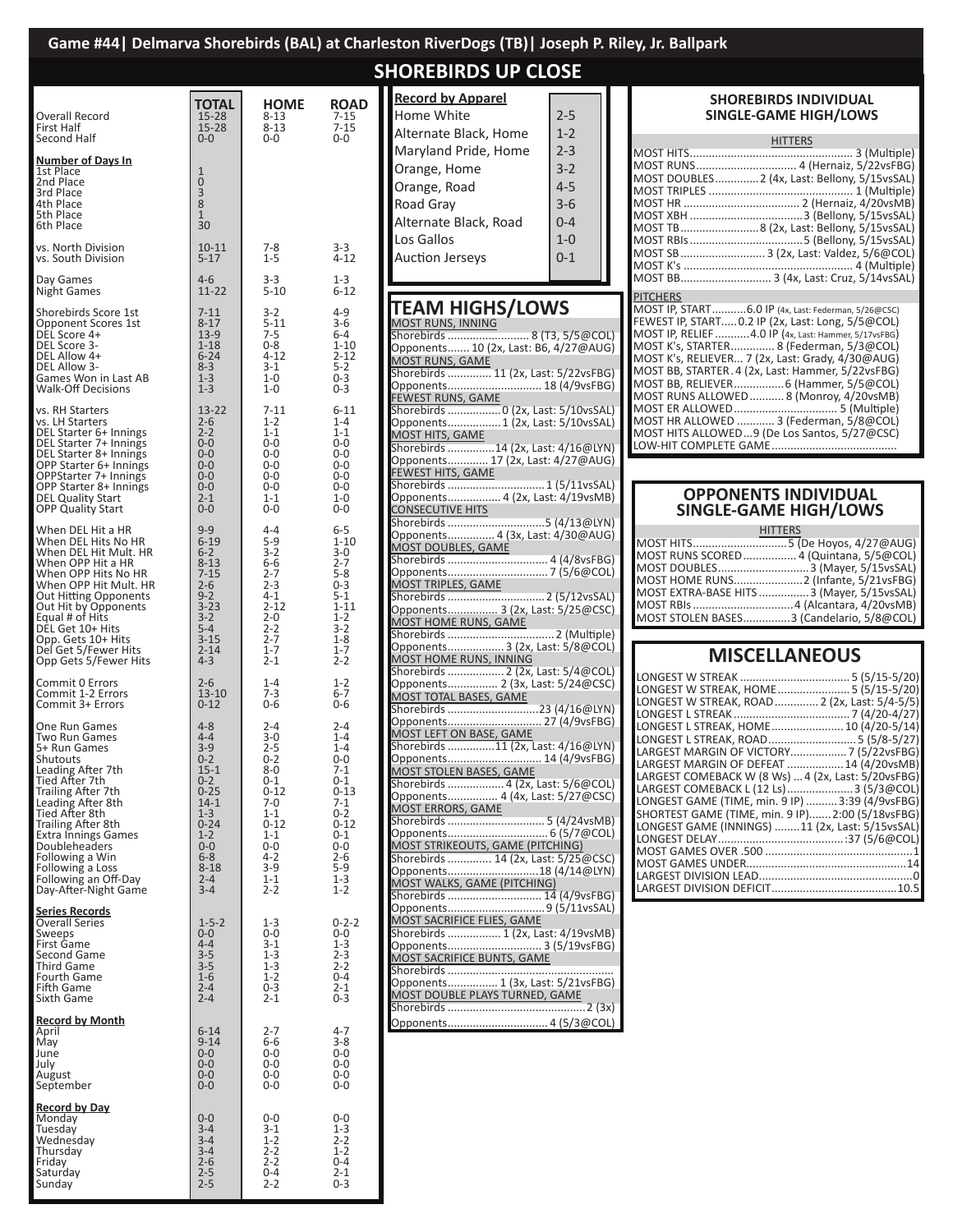# **2022 DELMARVA SHOREBIRDS DAY-BY-DAY RESULTS**

|                     | <b>DATE</b>  | <b>OPP</b>               | W/L            | <b>SCORE</b>           | <b>REC</b>             | <b>PLACE</b>            | GB         | <b>WINNER</b>                                                      | <u>LOSER</u>                                     | <b>SAVE</b>                                   | <b>TIME</b>  | <b>ATT</b>     |
|---------------------|--------------|--------------------------|----------------|------------------------|------------------------|-------------------------|------------|--------------------------------------------------------------------|--------------------------------------------------|-----------------------------------------------|--------------|----------------|
| #1                  | 4/8          | <b>FBG</b><br><b>FBG</b> | $\overline{W}$ | $9 - 6$<br>$18-5$      | $1 - 0$<br>$1 - 1$     | $T-1st$<br>T-3rd        | $ -$       | LaRoche (1-0)<br>Threadgill (1-0)                                  | Schoff (0-1)                                     | Price (1)                                     | 3:23<br>3:39 | 2,468          |
| #2<br>#3            | 4/9<br>4/10  | <b>FBG</b>               | L<br>L         | $7 - 0$                | $1 - 2$                | 4th                     | 1.0<br>2.0 | Seijas (1-0)                                                       | Lopez $(0-1)$<br>De Los Santos (0-1)             | $\overline{\phantom{a}}$<br>$\qquad \qquad -$ | 3:12         | 3,668<br>2,186 |
| #4                  | 4/12         | @LYN                     | W              | $6 - 3$                | $2 - 2$                | 4th                     | 2.0        | Hammer (1-0)                                                       | Miller $(0-1)$                                   | LaRoche (1)                                   | 2:43         | 2,345          |
| #5<br>#6            | 4/13<br>4/14 | @LYN<br>@LYN             | W<br>L         | $3 - 1$<br>$6 - 2$     | $3 - 2$<br>$3 - 3$     | T-3rd<br>4th            | 1.0<br>2.0 | Reyes (1-0)<br>Pettway (1-1)                                       | Aleman (0-1)<br>Federman (0-1)                   | Chace (1)<br>Jerez $(1)$                      | 2:21<br>2:46 | 903<br>845     |
| #7                  | 4/15         | @LYN                     | L              | $4 - 3$                | $3 - 4$                | 4th                     | 3.0        | Villalobos (1-0)                                                   | Carter $(0-1)$                                   | $\overline{\phantom{a}}$                      | 2:40         | 1,107          |
| #8<br>#9            | 4/16         | @LYN                     | W              | $8 - 3$<br>$2 - 1(10)$ | $4 - 4$<br>$4 - 5$     | T-3rd                   | 3.0<br>3.0 | De Los Santos (1-1)                                                | Denholm (0-1)                                    | --                                            | 2:39<br>2:30 | 1,237<br>946   |
| #10                 | 4/17<br>4/19 | @LYN<br><b>MB</b>        | L<br>W         | $8 - 3$                | $5-5$                  | 4th<br>4th              | 2.0        | Sharpe (1-1)<br>Grady (1-0)                                        | LaRoche $(1-1)$<br>Devers $(0-2)$                | --<br>--                                      | 2:18         | 523            |
| #11                 | 4/20         | <b>MB</b>                | L              | $17-3$                 | $5-6$                  | 4th                     | 3.0        | Gonzalez (1-0)                                                     | Davis $(0-1)$                                    | $\overline{\phantom{a}}$                      | 2:46         | 1,708          |
| #12<br>#13          | 4/21<br>4/22 | <b>MB</b><br><b>MB</b>   | L<br>L         | $8 - 3$<br>$5-2$       | $5 - 7$<br>$5 - 8$     | t-4th<br>t-5th          | 3.0<br>4.0 | Powell (2-0)<br>Gallardo (1-0)                                     | Rangel (0-1)<br>De Los Santos (1-2)              | Santana (1)                                   | 2:45<br>2:30 | 750<br>3,013   |
| #14                 | 4/23         | <b>MB</b>                | L              | $5 - 1$                | $5-9$                  | 6th                     | 5.0        | Hodge $(1-0)$                                                      | Long $(0-1)$                                     |                                               | 2:27         | 2,431          |
| #15<br>#16          | 4/24<br>4/26 | <b>MB</b><br>@AUG        | L<br>L         | $7 - 4$<br>$3 - 1$     | $5 - 10$<br>$5 - 11$   | 6th<br>6th              | 6.0<br>7.0 | Martin $(1-0)$<br>Dum (1-0)                                        | Grady (1-1)<br>Carter $(0-2)$                    | Reed(1)<br>--                                 | 2:27<br>2:57 | 1,383<br>5,295 |
| #17                 | 4/27         | @AUG                     | L              | $14 - 2$               | $5 - 12$               | 6th                     | 7.0        | De La Cruz (2-0)                                                   | Federman (0-2)                                   |                                               | 3:07         | 3,043          |
| #18<br>#19          | 4/28<br>4/29 | @AUG<br>@AUG             | W<br>L         | $4 - 3$<br>$6 - 4$     | $6 - 12$<br>$6 - 13$   | 6th<br>6th              | 7.0<br>7.0 | Lyons $(1-0)$<br>Leach $(1-1)$                                     | Munoz $(0-1)$<br>Hammer $(1-1)$                  | Pham $(1)$<br>Griswold (2)                    | 2:53<br>2:37 | 4,202<br>4,782 |
| #20                 | 4/30         | @AUG                     |                | $8 - 2$                | $6 - 14$               | 6th                     | 8.0        | Pena (1-0)                                                         | Chace $(0-1)$                                    | --                                            | 2:30         | 5,060          |
| <b>APRIL</b><br>#21 | 5/1          | @AUG                     | $(6-14)$<br>L. | 7-5                    | $6 - 15$               | 6th                     | 8.0        | Batting: .213 AVG, 13 HR Pitching: 5.51 ERA, 198 K<br>Niekro (2-0) | Davis $(0-2)$                                    | Williams (1)                                  | 2:15         | 3,796          |
| #22                 | 5/3          | @COL                     | L              | $4 - 3$                | $6 - 16$               | 6th                     | 8.5        | Avila (2-3)                                                        | Federman (0-3)                                   | Barroso (2)                                   | 2:21         | 3,160          |
| #23                 | 5/4          | @COL                     | W              | $5 - 1$                | $7 - 16$               | 6th                     | 7.5        | Lyons $(2-0)$                                                      | Garcia (2-2)                                     | --                                            | 2:26         | 1,592          |
| #24<br>#25          | 5/5<br>5/6   | @COL<br>@COL             | W<br>L         | $11 - 8$<br>$10-3$     | $8 - 16$<br>$8 - 17$   | 6th<br>6th              | 7.0<br>7.5 | LaRoche $(2-1)$<br>Arias (1-2)                                     | Valerio (0-1)<br>Chace $(0-2)$                   | Price (2)                                     | 3:17<br>2:30 | 2,659<br>3,311 |
| #26                 | 5/7          | @COL                     | W              | $5 - 4$                | $9 - 17$               | 6th                     | 7.0        | Davis (1-2)                                                        | Hernandez (0-2)                                  | Lloyd (1)                                     | 2:35         | 5,752          |
| #27<br>#28          | 5/8<br>5/10  | @COL<br>SAL              | L<br>L         | $7 - 3$<br>$1 - 0$     | $9 - 18$<br>$9 - 19$   | 6th<br>6th              | 8.5<br>8.5 | Avila (3-3)<br>De La Rosa (2-1)                                    | Federman (0-4)<br>De Los Santos (1-3)            | $\overline{a}$<br>Webb $(2)$                  | 2:05<br>2:20 | 1,975<br>2,171 |
| #29                 | 5/11         | SAL                      | L              | $5 - 4$                | $9 - 20$               | 6th                     | 9.5        | Bastardo (1-0)                                                     | Hammer (1-2)                                     | Cepeda (1)                                    | 2:43         | 1,681          |
| #30<br>#31          | 5/12<br>5/13 | <b>SAL</b><br>SAL        | L<br>L         | $5 - 1$<br>$9 - 2$     | $9 - 21$<br>$9 - 22$   | 6th<br>6th              | 9.5<br>9.5 | Jackson (1-3)<br>Encarnacion (2-3)                                 | Grady (1-2)<br>Davis (1-3)                       | Stock (1)<br>--                               | 2:40<br>2:35 | 762<br>2,002   |
| #32                 | 5/14         | <b>SAL</b>               | L              | $5-4(11)$              | $9 - 23$               | 6th                     | 10.5       | De La Rosa (3-1)                                                   | Beltran (0-1)                                    | Suero (1)                                     | 3:02         | 3,333          |
| #33<br>#34          | 5/15<br>5/17 | SAL<br><b>FBG</b>        | W<br>W         | $8-7(11)$<br>$5 - 3$   | $10 - 23$<br>$11 - 23$ | 6th<br>6th              | 9.5<br>8.5 | Beltran (1-1)<br>Hammer (2-2)                                      | Bautista (1-1)<br>Peña (1-1)                     | --                                            | 2:57<br>2:24 | 969<br>3,057   |
| #35                 | 5/18         | <b>FBG</b>               | W              | $5 - 3$                | $12 - 23$              | 6th                     | 7.5        | Grady (2-2)                                                        | Caceras (3-2)                                    | Lloyd(2)                                      | 2:00         | 1,923          |
| #36                 | 5/19         | <b>FBG</b><br><b>FBG</b> | W<br>W         | $4 - 3$<br>$6 - 4$     | 13-23<br>$14 - 23$     | 6th<br>6th              | 7.5        | Girard (1-0)                                                       | Theophile (3-1)                                  | Price $(3)$                                   | 2:15         | 1,095          |
| #37<br>#38          | 5/20<br>5/21 | <b>FBG</b>               | L              | $5 - 4$                | $14 - 24$              | 6th                     | 7.5<br>7.5 | Beltran (2-1)<br>Lara $(1-2)$                                      | Rutledge (0-2)<br>De Los Santos (1-4) Ferrer (2) | Pham $(2)$                                    | 2:25<br>2:20 | 3,899<br>4,042 |
| #39                 | 5/22         | <b>FBG</b>               | W              | $11 - 4$               | $15 - 24$              | 6th                     | 6.5        | Long $(1-1)$                                                       | Collins $(2-1)$                                  | --                                            | 2:42         | 2,031          |
| #40<br>#41          | 5/24<br>5/25 | @CSC<br>@CSC             | L<br>L         | $10-9$<br>$5-3$        | $15 - 25$<br>15-26     | 6th<br>6th              | 7.5<br>8.0 | Gaston (1-2)<br>Galue (4-0)                                        | Grady (2-3)<br>Davis (1-4)                       | Whitten (6)                                   | 2:48<br>2:22 | 2,848<br>2,065 |
| #42                 | 5/26         | @CSC                     | L              | $7 - 3$                | $15 - 27$              | 6th                     | 9.0        | Snyder (3-0)                                                       | Federman (0-5)                                   | --                                            | 2:19         | 4,112          |
| #43<br>#44          | 5/27<br>5/28 | @CSC<br>@CSC             | L              | $12-6$                 | 15-28                  | 6th                     | 9.5        | Vernon (6-0)                                                       | De Los Santos (1-5)                              | $-\!$                                         | 2:49         | 3,184          |
| #45                 | 5/29         | @CSC                     |                |                        |                        |                         |            |                                                                    |                                                  |                                               |              |                |
| #46<br><b>MAY</b>   | 5/31         | @MB                      | $(9-14)$       |                        |                        |                         |            | Batting: .205 AVG, 12 HR Pitching: 4.48 ERA, 215 K                 |                                                  |                                               |              |                |
| #47                 | 6/1          | @MB                      |                |                        |                        |                         |            |                                                                    |                                                  |                                               |              |                |
| #48<br>#49          | 6/2<br>6/3   | @MB<br>@MB               |                |                        |                        |                         |            |                                                                    |                                                  |                                               |              |                |
| #50                 | 6/4          | @MB                      |                |                        |                        |                         |            |                                                                    |                                                  |                                               |              |                |
| #51<br>#52          | 6/5<br>6/7   | @MB<br><b>FAY</b>        |                |                        |                        |                         |            |                                                                    |                                                  |                                               |              |                |
| #53                 | 6/8          | <b>FAY</b>               |                |                        |                        |                         |            |                                                                    |                                                  |                                               |              |                |
| #54<br>#55          | 6/9<br>6/10  | <b>FAY</b><br><b>FAY</b> |                |                        |                        |                         |            |                                                                    |                                                  |                                               |              |                |
| #56                 | 6/11         | <b>FAY</b>               |                |                        |                        |                         |            |                                                                    |                                                  |                                               |              |                |
| #57<br>#58          | 6/12<br>6/14 | <b>FAY</b><br>@SAL       |                |                        |                        |                         |            |                                                                    |                                                  |                                               |              |                |
| #59                 | 6/15         | @SAL                     |                |                        |                        |                         |            |                                                                    |                                                  |                                               |              |                |
| #60                 | 6/16         | @SAL                     |                |                        |                        |                         |            |                                                                    |                                                  |                                               |              |                |
| #61<br>#62          | 6/17<br>6/18 | @SAL<br>@SAL             |                |                        |                        |                         |            |                                                                    |                                                  |                                               |              |                |
| #63                 | 6/19         | @SAL                     |                |                        |                        |                         |            |                                                                    |                                                  |                                               |              |                |
| #64<br>#65          | 6/21<br>6/22 | <b>LYN</b><br><b>LYN</b> |                |                        |                        |                         |            |                                                                    |                                                  |                                               |              |                |
| #66                 | 6/23         | <b>LYN</b>               |                |                        |                        |                         |            |                                                                    |                                                  |                                               |              |                |
| #67<br>#68          | 6/24<br>6/25 | <b>LYN</b><br><b>LYN</b> |                |                        |                        |                         |            |                                                                    |                                                  |                                               |              |                |
| #69                 | 6/26         | <b>LYN</b>               |                |                        |                        |                         |            |                                                                    |                                                  |                                               |              |                |
| #70<br>#71          | 6/28<br>6/29 | @FBG<br>@FBG             |                |                        |                        |                         |            |                                                                    |                                                  |                                               |              |                |
| #72                 | 6/30         | @FBG                     |                |                        |                        |                         |            |                                                                    |                                                  |                                               |              |                |
| <b>JUNE</b><br>#73  | 7/1          | @FBG                     | $(0-0)$        |                        |                        | Batting: .000 AVG, 0 HR |            | Pitching: 0.00 ERA, 0 K                                            |                                                  |                                               |              |                |
| #74                 | 7/2          | @FBG                     |                |                        |                        |                         |            |                                                                    |                                                  |                                               |              |                |
| #75<br>#76          | 7/3<br>7/4   | @FBG<br><b>SAL</b>       |                |                        |                        |                         |            |                                                                    |                                                  |                                               |              |                |

#77 7/6 SAL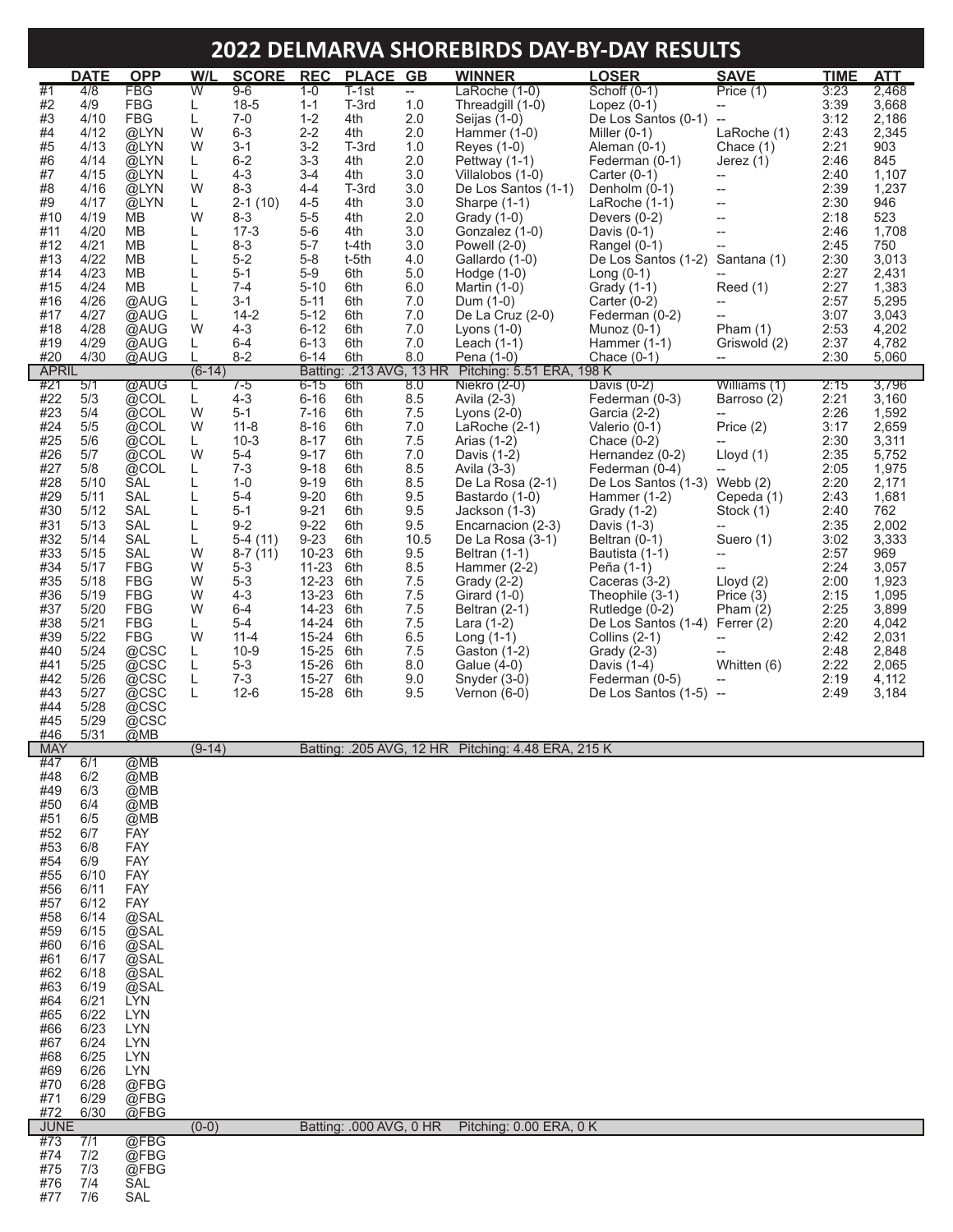| 2022 DELMARVA SHOREBIRDS DAY-BY-DAY RESULTS                                                                                                                                                                                                                                                                                                                                                                        |                                                                                                                                                                                                                                                                                |         |  |  |                              |                         |              |  |             |          |  |
|--------------------------------------------------------------------------------------------------------------------------------------------------------------------------------------------------------------------------------------------------------------------------------------------------------------------------------------------------------------------------------------------------------------------|--------------------------------------------------------------------------------------------------------------------------------------------------------------------------------------------------------------------------------------------------------------------------------|---------|--|--|------------------------------|-------------------------|--------------|--|-------------|----------|--|
| <b>DATE</b>                                                                                                                                                                                                                                                                                                                                                                                                        | <b>OPP</b>                                                                                                                                                                                                                                                                     | W/L     |  |  | SCORE REC PLACE G +/- WINNER |                         | <b>LOSER</b> |  | <b>SAVE</b> | TIME ATT |  |
| #78<br>7/7<br>#79<br>7/8<br>#80<br>7/9<br>#81<br>7/10<br>#82<br>7/12<br>#83<br>7/13<br>7/14<br>#84<br>#85<br>7/15<br>#86<br>7/16<br>#87<br>7/17<br>7/22<br>#88<br>7/23<br>#89<br>$7/24$<br>#90<br>#91<br>7/26<br>#92<br>7/27<br>7/28<br>#93<br>#94<br>7/29<br>#95<br>7/30<br>7/31<br>#96                                                                                                                           | <b>SAL</b><br>SAL<br>SAL<br>SAL<br>@CAR<br>@CAR<br>@CAR<br>@CAR<br>@CAR<br>@CAR<br><b>FBG</b><br><b>FBG</b><br><b>FBG</b><br>@LYN<br>@LYN<br>@LYN<br>@LYN<br>@LYN<br>@LYN                                                                                                      |         |  |  |                              |                         |              |  |             |          |  |
| <b>JULY</b>                                                                                                                                                                                                                                                                                                                                                                                                        |                                                                                                                                                                                                                                                                                | $(0-0)$ |  |  | Batting: .000 AVG, 0 HR      | Pitching: 0.00 ERA, 0 K |              |  |             |          |  |
| #97<br>8/2<br>#98<br>8/3<br>#99<br>8/4<br>#100<br>8/5<br>#101<br>8/6<br>#102<br>8/7<br>#103<br>8/9<br>#104<br>8/10<br>#105<br>8/11<br>#106<br>8/12<br>#107<br>8/13<br>#108<br>8/14<br>#109<br>8/16<br>#110<br>8/17<br>#111<br>8/18<br>#112<br>8/19<br>#113<br>8/20<br>#114<br>8/21<br>#115<br>8/23<br>#116<br>8/24<br>#117<br>8/25<br>#118<br>8/26<br>#119<br>8/27<br>#120<br>8/28<br>#121<br>8/30<br>#122<br>8/31 | <b>AUG</b><br><b>AUG</b><br><b>AUG</b><br><b>AUG</b><br><b>AUG</b><br><b>AUG</b><br>CAR<br>CAR<br>CAR<br>CAR<br>CAR<br>CAR<br>@SAL<br>@SAL<br>@SAL<br>@SAL<br>@SAL<br>@SAL<br><b>LYN</b><br><b>LYN</b><br><b>LYN</b><br><b>LYN</b><br><b>LYN</b><br><b>LYN</b><br>@FBG<br>@FBG |         |  |  |                              |                         |              |  |             |          |  |
| <b>AUGUST</b>                                                                                                                                                                                                                                                                                                                                                                                                      |                                                                                                                                                                                                                                                                                | $(0-0)$ |  |  | Batting: .000 AVG, 0 HR      | Pitching: 0.00 ERA, 0 K |              |  |             |          |  |
| #123 9/1<br>#124 9/2<br>#125 9/3<br>#126 9/4<br>#127 9/6<br>#128 9/7<br>#129 9/8<br>#130 9/9<br>#131 9/10<br>#132 9/11                                                                                                                                                                                                                                                                                             | @FBG<br>@FBG<br>@FBG<br>@FBG<br>DE<br>DE<br>DE<br>DE<br>DE<br>DE                                                                                                                                                                                                               |         |  |  |                              |                         |              |  |             |          |  |
| <b>SEPTEMBER</b>                                                                                                                                                                                                                                                                                                                                                                                                   |                                                                                                                                                                                                                                                                                | $(0-0)$ |  |  | Batting: .000 AVG, 0 HR      | Pitching: 0.00 ERA, 0 K |              |  |             |          |  |